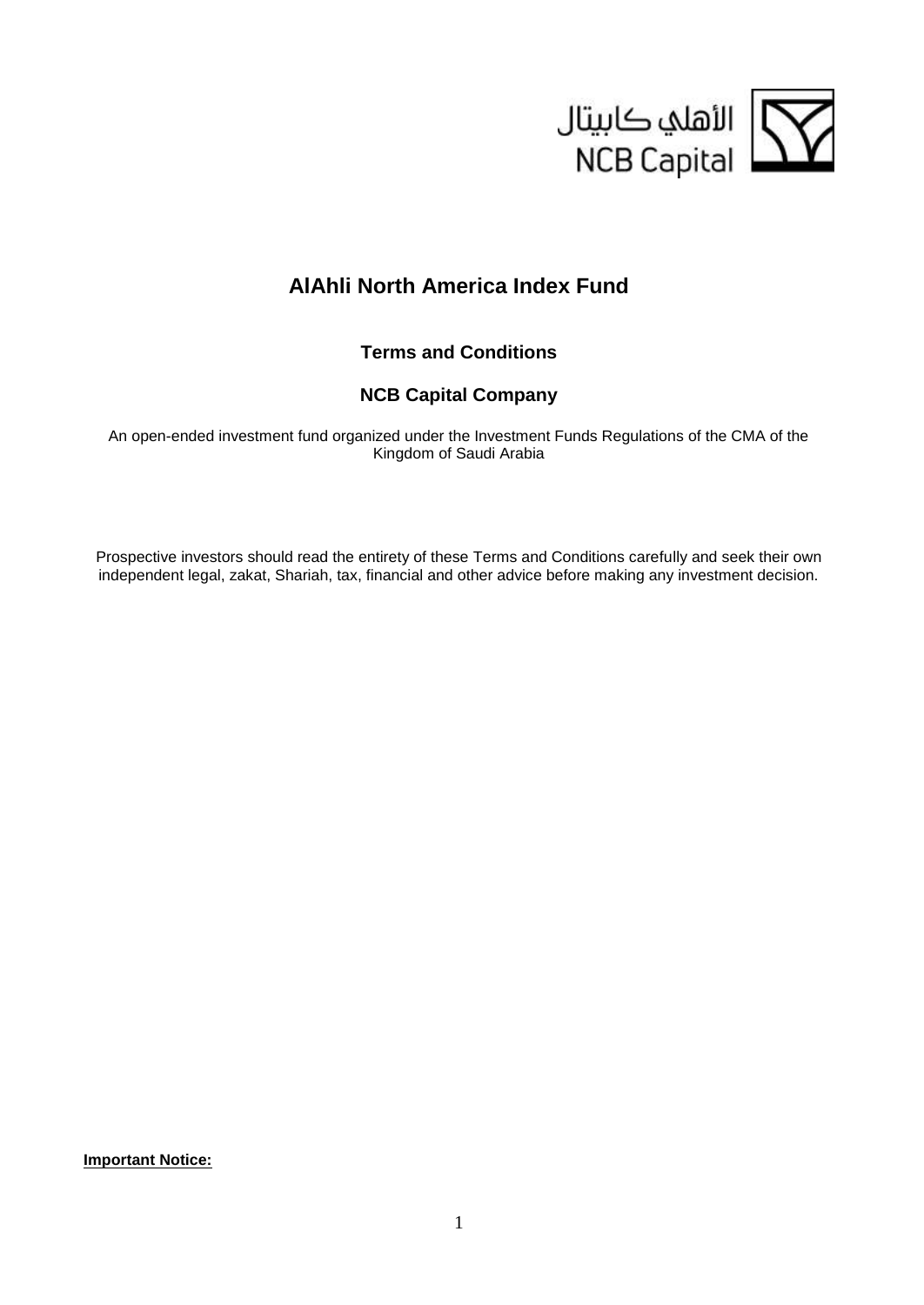If you are in any doubt about the contents of these Terms and Conditions you should consult your financial adviser. These Fund Terms and Conditions have been prepared in accordance with the rules contained in the Investment Fund Regulations (the "Regulations") issued by the Capital Market Authority (the "CMA") pursuant to Resolution Number 1–219-2006 dated 3/12/1427H, based on the Capital Market Law issued by Royal Decree No. M/30 dated 2/6/1424H. NCB Capital Company ("NCB Capital"), as Fund Manager of this Fund, is responsible for the information contained in these Terms and Conditions. To the best of the knowledge and belief of NCB Capital (having taken all reasonable care to ensure that such is the case), the information contained herein does not contain any untrue or misleading statement or omit any matters required by the Regulations to be included in it. NCB Capital accepts responsibility accordingly. No person has been authorized by NCB Capital to give any information or to make any representations in connection with the offering of units in Funds ("Units") other than those contained in these Terms and Conditions and, if given or made, such information or representations must not be relied on as having been made by NCB Capital. The delivery of these Terms and Conditions (whether or not accompanied by any reports) or the issue of Units shall not, under any circumstances, create any implication that the affairs of NCB Capital have not changed since the date hereof. Pursuant to Article 51 of the Regulations, the distribution of these Terms and Conditions and the offering of Units shall be eligible to all persons. However, NCB Capital requires that it is the responsibility of every person into whose possession these Terms and Conditions comes, or who subscribes for Units, to inform themselves about and to observe any restrictions that may be applicable to them on the grounds of nationality or residence. These Terms and Conditions do not constitute an offer or solicitation by anyone in any jurisdiction in which such offer or solicitation is not authorized or to any person to whom it is unlawful to make such offer or solicitation. Potential Investors should not treat the contents of these Terms and Conditions as advice relating to legal, taxation, Shariah, investment or any other matters, and are recommended to consult their own professional and religious advisers concerning the acquisition, holding or disposal of Units. By signing these Terms and Conditions, each Investor agrees that the Fund Manager will invest Subscription Monies on its behalf in accordance with the Terms and Conditions.

These Terms and Conditions are dated, and are valid as at, 18/12/1429 corresponding to 16/12/2008. The CMA has approved to change and update this Terms and Conditions on 14/04/1437 corresponding to 24/01/2016. Investors should, therefore, check with NCB Capital that these are the most recently published Terms and Conditions and that they have all (if any) supplements to it issued by NCB Capital. NCB Capital was incorporated as a closed joint stock company in the Kingdom of Saudi Arabia under Commercial Registration No. 1010231474 on 26/03/1428H, corresponding to 14/04/2007G. NCB Capital was authorized by the Capital Market Authority pursuant to Resolution No. 7-219-2006 dated 03/12/1427H, corresponding to 24/12/2006G, under License No. 37-06046, to carry out dealing, as principal and agent, and underwriting, managing, arranging, advising and custody, with respect to securities. NCB Capital was authorized by the Capital Market Authority to commence business on 10/6/1428H, corresponding to 25/06/2007G. NCB Capital is a direct subsidiary of The National Commercial Bank, of Jeddah, Saudi Arabia. The registered office of NCB Capital is at Al Mather Street, P.O. Box 22216, Riyadh 11495, Kingdom of Saudi Arabia.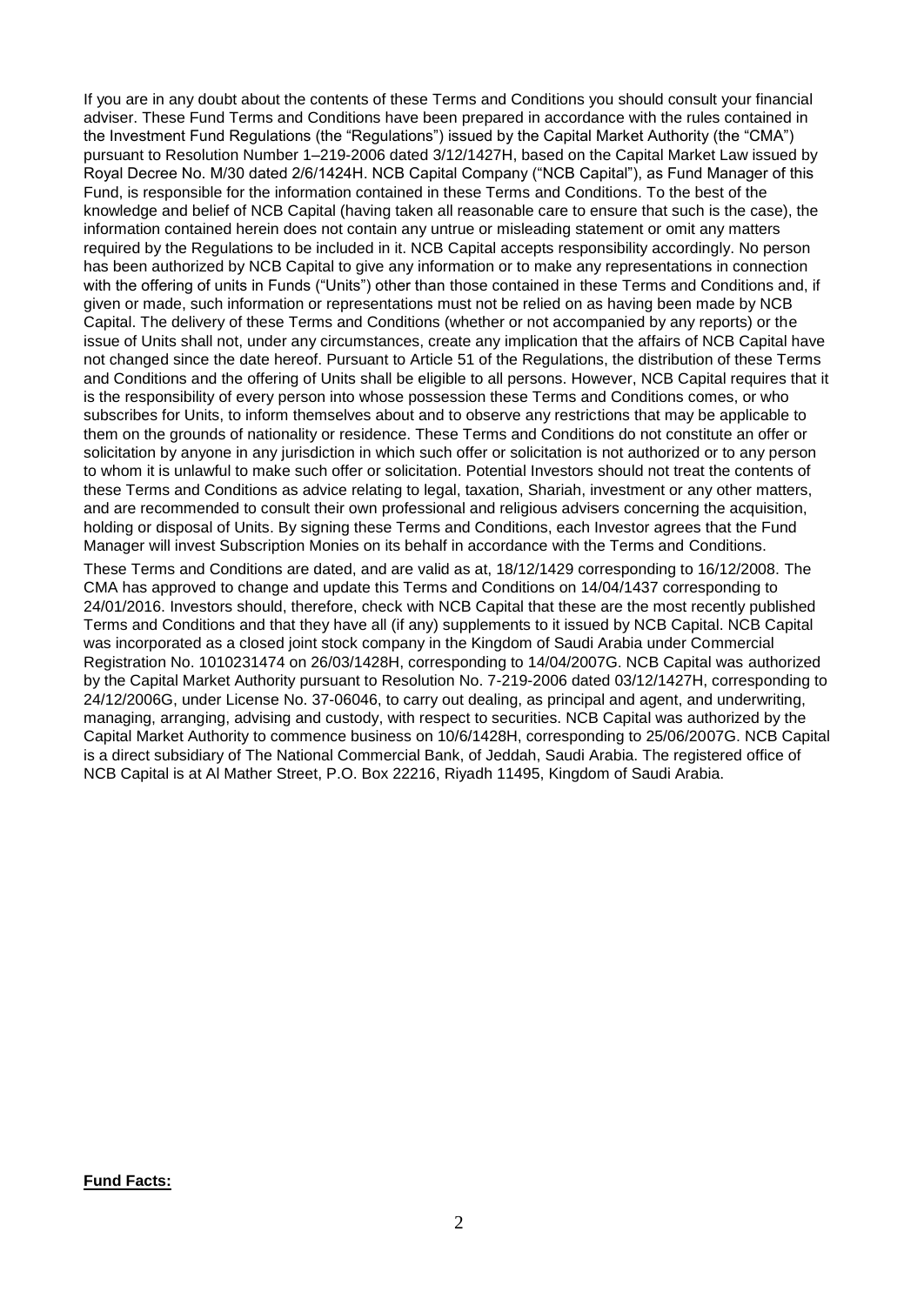| <b>Currency</b>                                                                                                                                 | <b>US Dollars</b>                                                                                                                                                                                                              |  |  |  |  |  |  |  |
|-------------------------------------------------------------------------------------------------------------------------------------------------|--------------------------------------------------------------------------------------------------------------------------------------------------------------------------------------------------------------------------------|--|--|--|--|--|--|--|
| <b>Risk Category</b>                                                                                                                            | <b>High Risk</b>                                                                                                                                                                                                               |  |  |  |  |  |  |  |
| <b>Index</b>                                                                                                                                    | MSCI North America Islamic M-Series Index (Net Total Return USD)                                                                                                                                                               |  |  |  |  |  |  |  |
| <b>Fund Objective</b>                                                                                                                           | Long term capital growth                                                                                                                                                                                                       |  |  |  |  |  |  |  |
| <b>Minimum Investment</b>                                                                                                                       | <b>USD 2,000</b>                                                                                                                                                                                                               |  |  |  |  |  |  |  |
| <b>Minimum Subsequent</b><br><b>Subscription</b>                                                                                                | <b>USD 1,000</b>                                                                                                                                                                                                               |  |  |  |  |  |  |  |
| <b>Minimum Subsequent</b><br><b>Subscription through</b><br><b>Regular Investment</b><br>Scheme (RIS) or<br>alternative distribution<br>channel | USD 26.67 (SAR 100)                                                                                                                                                                                                            |  |  |  |  |  |  |  |
| <b>Minimum Redemption</b>                                                                                                                       | <b>USD 1,000</b>                                                                                                                                                                                                               |  |  |  |  |  |  |  |
| <b>Valuation Days</b>                                                                                                                           | Monday to Friday that are USA Business Days                                                                                                                                                                                    |  |  |  |  |  |  |  |
| <b>Dealing Day</b>                                                                                                                              | Monday to Thursday that are Saudi Business Days and U.S. Business Days                                                                                                                                                         |  |  |  |  |  |  |  |
| <b>Subscription/ Redemption</b><br><b>Days</b>                                                                                                  | <b>Every Dealing Day</b>                                                                                                                                                                                                       |  |  |  |  |  |  |  |
| <b>Subscription / Redemption</b><br><b>Request cut off time</b>                                                                                 | Before or at 12:30 PM local time in Saudi Arabia on the Dealing Day                                                                                                                                                            |  |  |  |  |  |  |  |
| <b>Subscription Fee</b>                                                                                                                         | Up to $2%$                                                                                                                                                                                                                     |  |  |  |  |  |  |  |
| <b>Management Fee</b>                                                                                                                           | 0.30%                                                                                                                                                                                                                          |  |  |  |  |  |  |  |
| <b>Redemption Proceeds</b>                                                                                                                      | Made available to Investor within four Business Days provided that they are<br>Business Days in US and in Saudi Arabia after the Dealing Day on which the<br>redemption has been executed.                                     |  |  |  |  |  |  |  |
| <b>Other expenses</b>                                                                                                                           | The Fund Manager will charge the Fund any additional expenses related to<br>custody, Shariah audit, data processing and other similar charges. However,<br>other expenses are not expected to exceed 0.50% from the Fund's NAV |  |  |  |  |  |  |  |
| <b>Offer Date</b>                                                                                                                               | March 1999                                                                                                                                                                                                                     |  |  |  |  |  |  |  |
| <b>Initial Unit Price</b>                                                                                                                       | 1 USD                                                                                                                                                                                                                          |  |  |  |  |  |  |  |

## **Table of Contents:**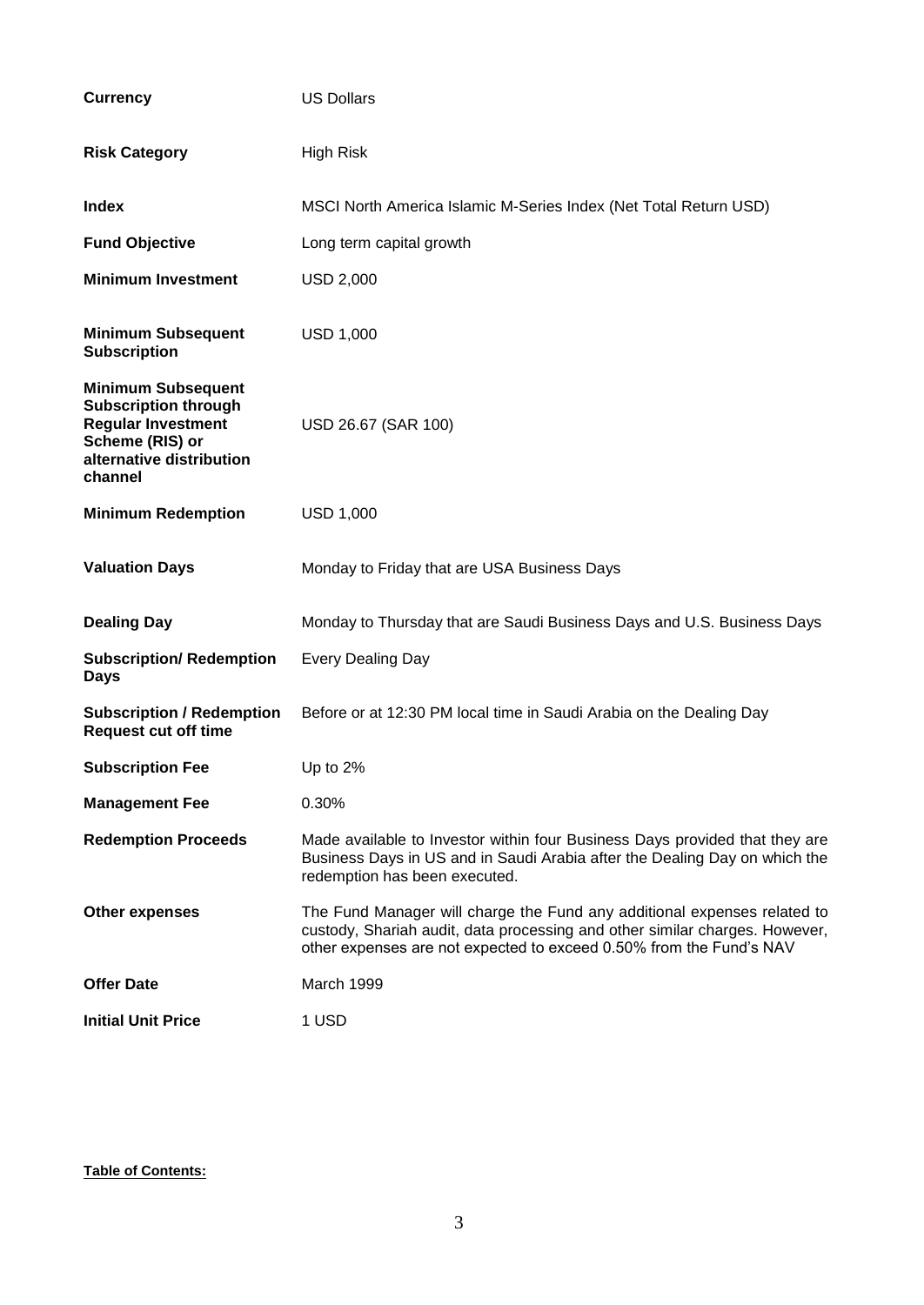Fund Facts

**Definitions** 

Terms & Conditions of the Fund

- 1. Name of the Investment Fund
- 2. Address of the head office of the fund manager
- 3. Commencement
- 4. Regulator
- 5. Date the Terms and Conditions Were Issued or Last Updated
- 6. Participation
- 7. Currency of the Fund
- 8. Investment Fund Objectives
- 9. Principal Investment Strategies
- 10. Principal Risks of Investing in the Fund
- 11. Fees and Expenses
- 12. Dealing Costs
- 13. Winding up and Appointment of a Liquidator
- 14. Fund Board
- 15. Fund Manager
- 16. Custodian
- 17. Auditor
- 18. Annual Audited Financial Statements
- 19. Characteristics of the Units
- 20. Other Information
- 21. Shariah-based Investment Funds
- 22. International Investment Funds
- 23. Initial Offers
- 24. Investment by the Fund Manager in the Fund
- 25. Subscription and Redemption Procedures
- 26. Valuation of the Assets of the Investment Fund
- 27. Early Redemption Fee
- 28. Termination
- 29. Reporting to Unitholders
- 30. Conflicts of Interest
- 31. Voting Rights Policies
- 32. Changes to the Terms and Conditions
- 33. Complaints Procedure
- 34. Governing Law
- 35. Compliance with Regulations
- 36. Summary of Financial Disclosure

# **Definitions:**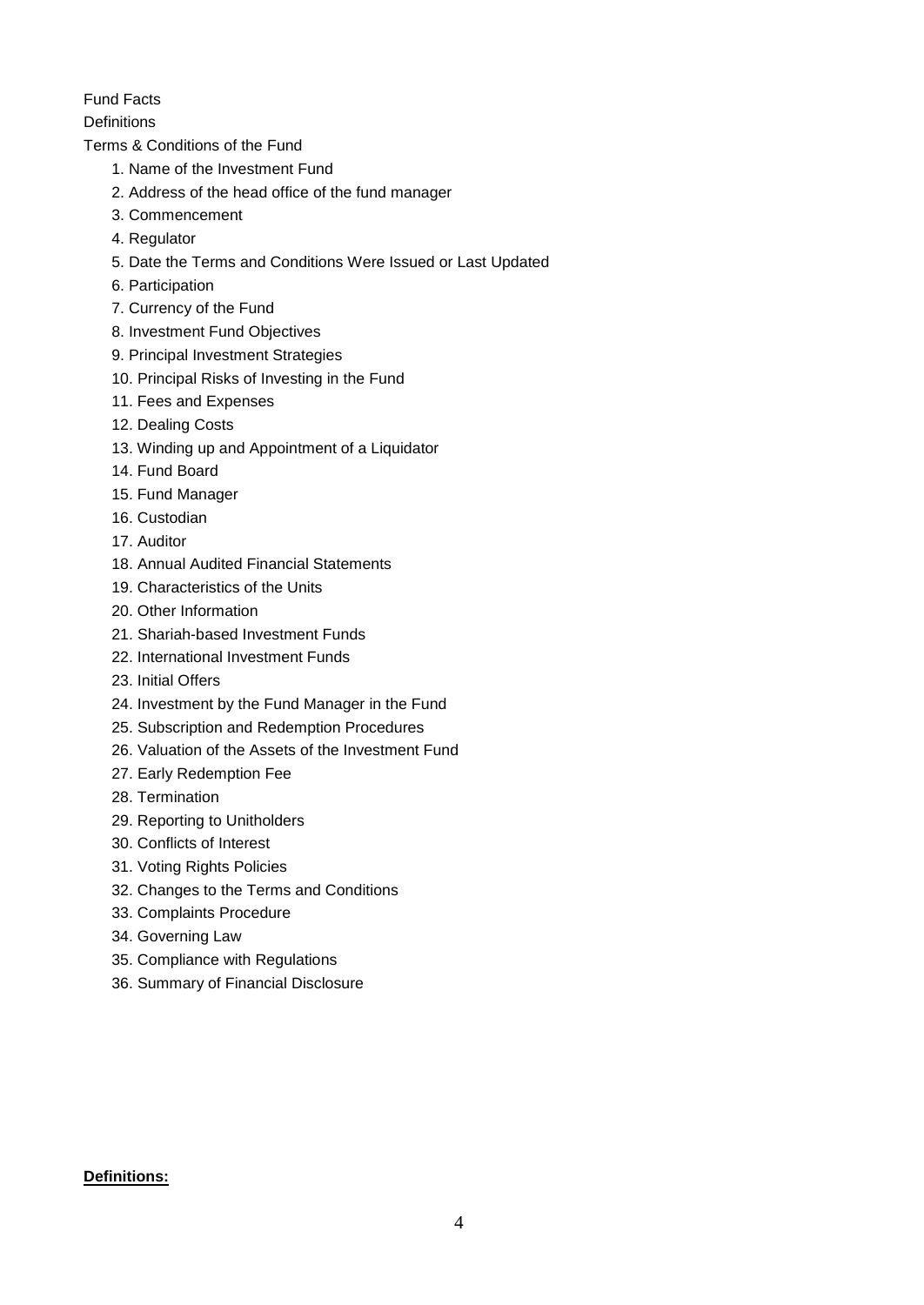| <b>The Fund</b>                                                     | AIAhli North America Index Fund                                                                                                                                            |  |  |  |  |  |  |
|---------------------------------------------------------------------|----------------------------------------------------------------------------------------------------------------------------------------------------------------------------|--|--|--|--|--|--|
| <b>Fund Manager, the</b><br><b>Company or NCB Capital</b>           | NCB Capital Company with Commercial Registration No. 1010231474, with<br>its registered office at King Saud Road, P.O. Box 22216, Riyadh 11495,<br>Kingdom of Saudi Arabia |  |  |  |  |  |  |
| <b>Board</b>                                                        | The Board of Directors of the Fund, as set out at section 14 of the Terms<br>and Conditions                                                                                |  |  |  |  |  |  |
| <b>CMA</b>                                                          | The Capital Market Authority of Saudi Arabia, the regulator of Saudi capital<br>market                                                                                     |  |  |  |  |  |  |
| <b>Shariah Board</b>                                                | Shariah Board of the National Commercial Bank                                                                                                                              |  |  |  |  |  |  |
| <b>Shariah Guidelines</b>                                           | The Shariah guidelines set by the Shariah Board for investment in securities<br>as set out in the Shariah Guidelines Appendix.                                             |  |  |  |  |  |  |
| <b>CML</b>                                                          | Capital Market Law of Saudi Arabia, which was issued by Royal Decree No.<br>(M/30) dated 2/6/1424 H (16th June, 2003)                                                      |  |  |  |  |  |  |
| <b>Regulations - Investment</b><br><b>Funds Regulations ("IFR")</b> | Means the Investment Fund Regulations issued by the Capital Market<br>Authority resolution No 2006-219-1                                                                   |  |  |  |  |  |  |
| <b>Terms and Conditions</b>                                         | Means these Terms and Conditions Specific to the Fund which form the<br>contract between the Fund Manager and the Unitholders                                              |  |  |  |  |  |  |
| Index                                                               | MSCI North America Islamic M-Series Index (Net Total Return USD)                                                                                                           |  |  |  |  |  |  |
| <b>USD</b>                                                          | <b>United States Dollar</b>                                                                                                                                                |  |  |  |  |  |  |
|                                                                     |                                                                                                                                                                            |  |  |  |  |  |  |
| <b>Saudi Business Day</b>                                           | Means a day on which banks and authorized persons are normally open for<br>business in Saudi Arabia, this does not include any official holiday in Saudi<br>Arabia         |  |  |  |  |  |  |
| <b>US Business Day</b>                                              | Means a day on which banks are normally open for business in the United<br>States, this does not include any official holiday in the United States.                        |  |  |  |  |  |  |
| <b>Dealing Day</b>                                                  | Any day on which the units of an investment fund are sold and redeemed                                                                                                     |  |  |  |  |  |  |
| <b>Valuation Day</b>                                                | Any day on which the units in the Fund are valuated                                                                                                                        |  |  |  |  |  |  |
| <b>Redemption Form</b>                                              | Form used to redeem units                                                                                                                                                  |  |  |  |  |  |  |
| <b>Subscription Fee</b>                                             | Fees charged for subscribing in the Fund                                                                                                                                   |  |  |  |  |  |  |
| <b>Subscription Form</b>                                            | Form used for subscription in the Fund                                                                                                                                     |  |  |  |  |  |  |
| <b>Subscription Monies</b>                                          | Means the gross amount paid by the Investor to the Fund Manager to invest<br>in the Fund.                                                                                  |  |  |  |  |  |  |
| <b>Switch Form</b>                                                  | Form used for switching between certain mutual funds managed by NCB<br>Capital.                                                                                            |  |  |  |  |  |  |
| <b>Regular Investment</b><br>Service (RIS)                          | A service that allows investors to subscribe a fixed amount to the fund on a<br>monthly basis                                                                              |  |  |  |  |  |  |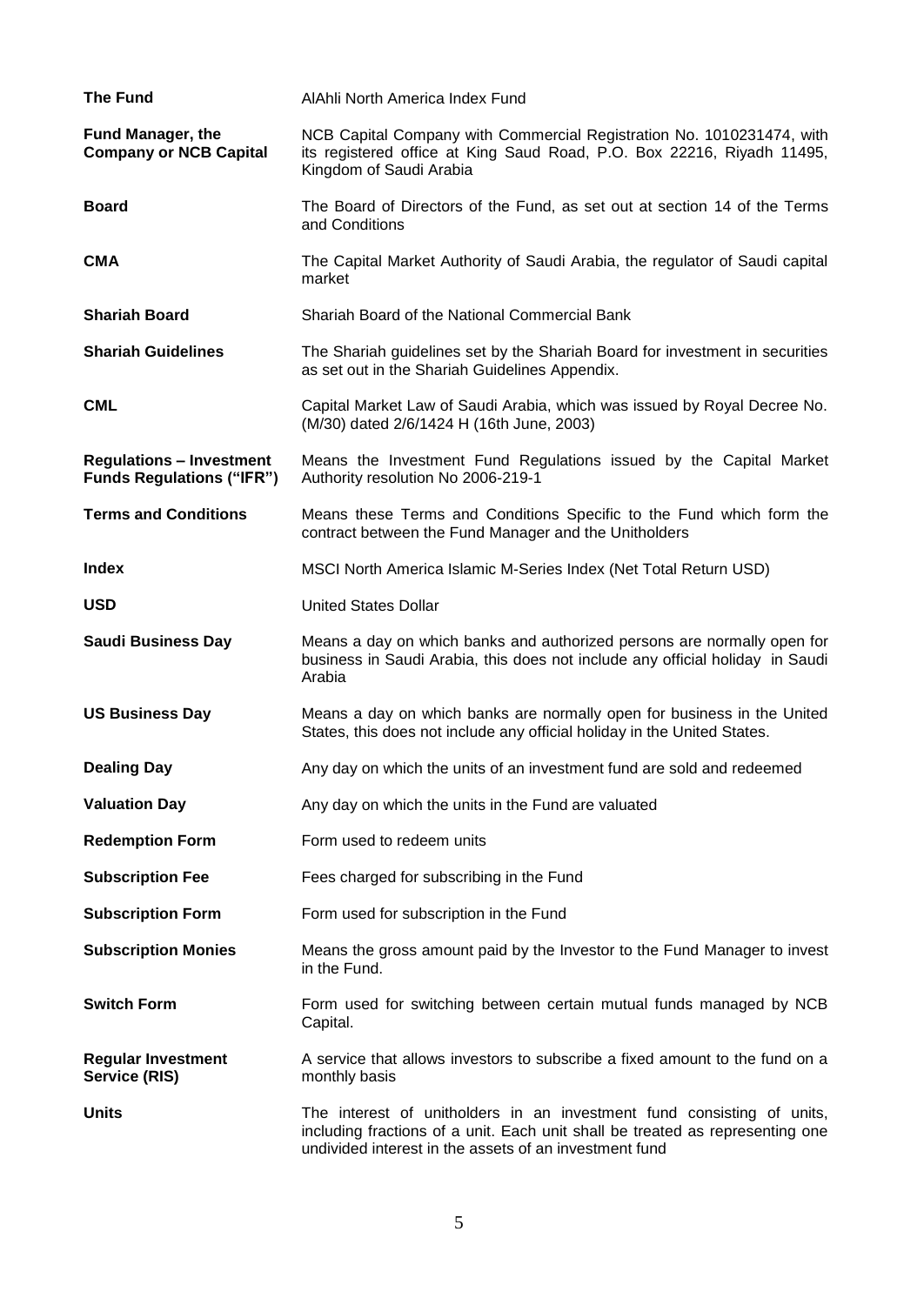| <b>Custodian</b>          | Means an authorized person by the CMA to engage in securities custody<br>activity.                                                                                                                                                                                                                                                                                                                                         |
|---------------------------|----------------------------------------------------------------------------------------------------------------------------------------------------------------------------------------------------------------------------------------------------------------------------------------------------------------------------------------------------------------------------------------------------------------------------|
| <b>Financial Year</b>     | Means the financial year of each Fund or as the context may require.                                                                                                                                                                                                                                                                                                                                                       |
| <b>Investor</b>           | An investor in the Fund or person applying to invest in the Fund.                                                                                                                                                                                                                                                                                                                                                          |
| <b>Investments</b>        | Means the cash, shares, and units in other mutual fund and related assets<br>held by the Fund.                                                                                                                                                                                                                                                                                                                             |
| <b>Investment Account</b> | Means the mutual funds investment account held by Investors with NCB<br>Capital.                                                                                                                                                                                                                                                                                                                                           |
| <b>Net Asset Value</b>    | Means the monetary value of the assets of the investment fund minus its<br>liabilities and expenses divided by number of Units outstanding, as<br>determined by the Fund Manager.                                                                                                                                                                                                                                          |
| <b>Murabaha</b>           | Selling a commodity as per the purchasing price with a defined and agreed<br>profit mark-up. This mark-up may be a percentage of the selling price or a<br>lump sum. This transaction may be concluded either without a prior promise<br>to buy, in which case it is called an ordinary Murabaha, or with a prior<br>promise to buy, in which case it is called "banking Murabaha" i.e. Murabaha<br>to the purchase order. |
| <b>Money Market Funds</b> | Funds aiming to preserve capital through investing in relatively low risk<br>short-term deposits such as Murabaha.                                                                                                                                                                                                                                                                                                         |
| <b>Register</b>           | Means the register of Unitholders held by the Fund Manager or any party<br>appointed by the Fund Manager to hold such register                                                                                                                                                                                                                                                                                             |
| <b>VAT Law</b>            | Means value added tax law of the Kingdom of Saudi Arabia and its<br>implementing regulations                                                                                                                                                                                                                                                                                                                               |
| <b>VAT</b>                | Value Added Tax (VAT) imposed on the import and supply of Goods and<br>Services at each stage of production and distribution, including Nominal<br>Supplies.                                                                                                                                                                                                                                                               |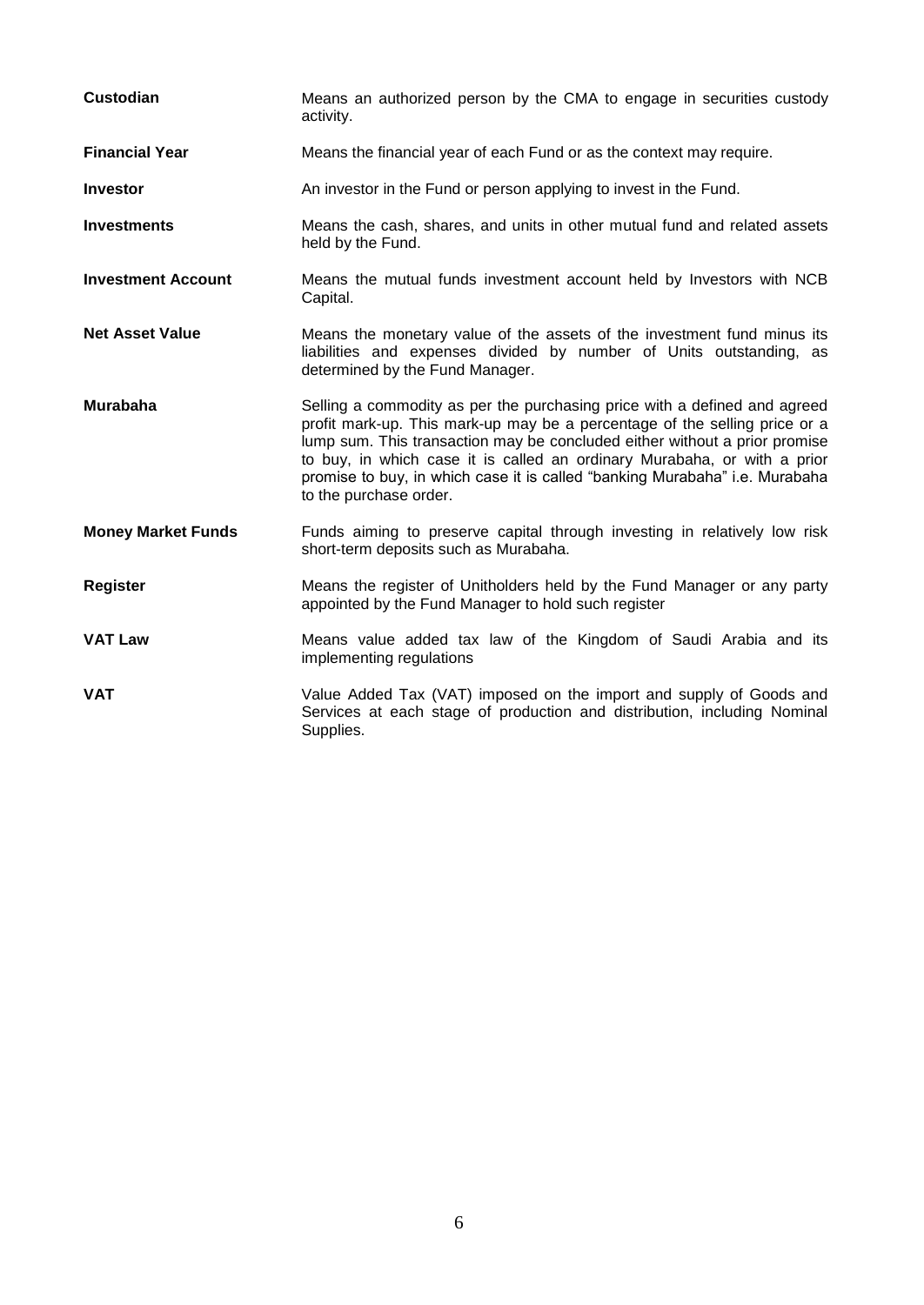## **Terms and Conditions:**

## **1. Name of the Investment Fund**

AlAhli North America Index Fund

## **2. Address of the Head Office of the Fund Manager**

NCB Capital Company, Kingdom of Saudi Arabia 4th Floor, Tower B, NCB Building, King Saud Road P.O. Box 22216, Riyadh 11495, Tel: +966 920000232 Fax: +966 11 406 0049 Information about the Fund Manager can be found at the Fund Manager's website: [www.alahlicapital.com.](http://www.ncbc.com/)

## **3. Commencement**

The Fund has already commenced accepting subscriptions on March 1999.

## **4. Regulator**

The Fund Manager is NCB Capital Company, CMA has licensed the Fund Manager pursuant to resolution No 7-219-2006 dated 03/12/1427H corresponding to 24/12/2006G under license No 37-0604 to carry out dealing, as principal and agent, and underwriting managing, arranging, advising and custody with respect to securities.

# **5. Date the Terms and Conditions Were Issued or Las Updated**

The Fund's Terms and Conditions were issued on March 1999, the CMA approval to continue offering the Fund has been granted on 18/12/1429H corresponding to 16/12/2008G. The Terms & Conditions were approved to be updated by the CMA on 16/03/1439H corresponding to 04/12/2017G.

## **6. Participation**

- 6.1 The minimum initial subscription is two thousand dollars (USD 2,000).
- 6.2 Subsequent subscriptions must be in an amount of at least one thousand dollars (USD 1,000) except subscriptions or switches to the Fund through the Regular Investment Scheme (Thimar), which allows Investors to subscribe a fixed amount to the Fund on a monthly basis.
- 6.3 Unitholders must maintain a minimum investment of (USD 1,000), otherwise the Fund Manager shall have right to redeem all of their Units on the following Dealing Day. However, this does not apply to subscribers in the Regular Investment Scheme.

## **7. Currency of the Fund**

The Fund is denominated in US Dollars. If an Investor provides a subscription amount in any currency other than USD, an exchange rate will be used to convert the currency provided into USD. This conversion will be subject to prevailing exchange rates available to the Fund Manager at that time. Any associated risk and costs in undertaking any such exchange in currencies will be borne by the Investor.

## **8. Investment Fund Objective**

AlAhli North America Index Fund is an open-ended investment fund which aims to achieve capital growth over the long term. The Fund seeks to replicate as closely as possible, before expenses, the performance of the MSCI North America Islamic M-Series Index (Net Total Return USD).

## **9. Principal Investment Strategies**

- 9.1 The Fund primarily Invests in the stocks of large-medium cap listed North American companies.
- 9.2 The Fund's Investments will be concentrated in the stocks of companies listed on US and Canadian markets.
- 9.3 The Fund is managed pursuant to an index-linked passive strategy that is designed to trace the performance of MSCI North America Islamic M-Series Index (Net Total Return USD), which is an index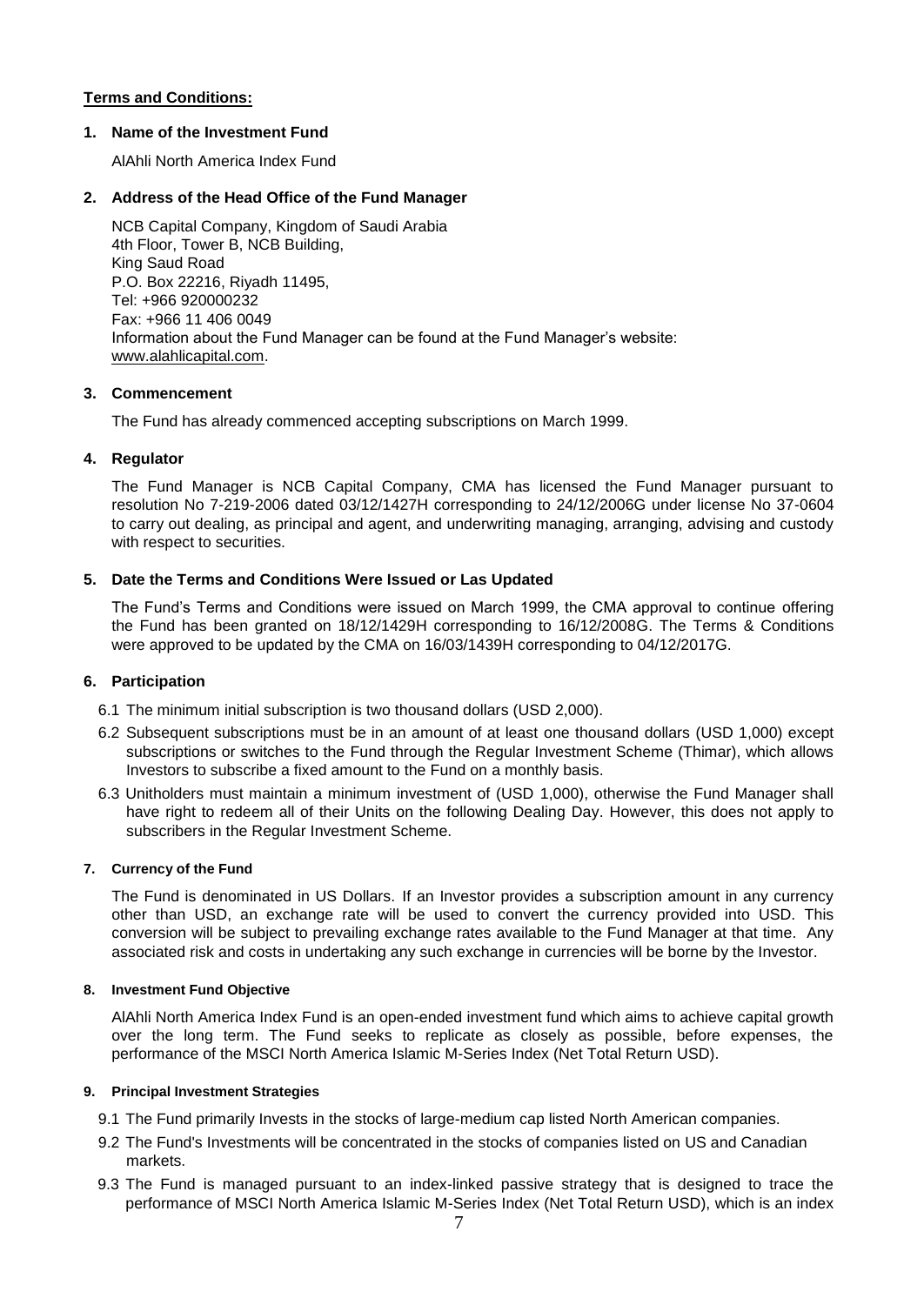based on an the average free float adjusted market capitalization weighted index to measure the performance of Shariah compliant large and medium cap segment companies that are listed in the US and Canadian markets. The Fund aims to achieve a performance similar to that of the index through investing all or most of its assets in the stocks included in the index, with the investment weight in each share that is approximately equal to its weight in the index or by using a representative sample, provided that the Fund's investments in the securities of a single issuer shall not exceed 20 % of Fund's net assets value, and that the Fund shall not hold more than 20% of its net asset value in any class of securities issued by one single issuer. In addition, the Fund Manager will manage the changes that may occur in the index components.

Excess cash balance may be held in cash or in Sharia complaint money market funds that invest in money market and Murabaha and/or invested in Murabaha transactions without charging Unitholders an extra fee. In case the Fund would invest in Murabaha transactions, the maximum exposure of the Fund to any counterparty is 10% of the net asset value of the Fund.

- 9.4 The Fund will not invest in other securities than those mentioned above.
- 9.5 The Fund may hold a portion of its assets in cash, but this will be kept to the minimum in line with its strategy.

The Fund shall comply with the provisions of Article (39) of the Investment Funds Regulations, "Investment Limitations", and is allowed not comply with paragraph (d) and subparagraph (i) of paragraph (e) of Article (39) of the Investment Funds Regulations, as follows:

- The Fund shall be exempted from the investment restriction in paragraph (d), Article (39) of the Investment Funds Regulations; provided that the Fund's investments in securities of any one single issuer shall not exceed 20% of the Fund's net asset value.
- The Fund shall be exempted from the investment restriction in subparagraph (i), paragraph (e) of Article (39) of the Investment Funds Regulations, provided that the Fund shall not hold more than 20% of its net asset value in of any class securities issued by one single issuer.

The Fund shall apply the following restrictions:

| Asset class                                        | Minimum as<br>% of NAV | Maximum as<br>% of NAV |
|----------------------------------------------------|------------------------|------------------------|
| Listed Equity                                      | 90%                    | 100%                   |
| Cash, Murabaha transactions and money market funds | $0\%$                  | 10%                    |
| Investment funds following similar Index           | $0\%$                  | 10%                    |

- 9.6 The Fund may obtain Shariah compliant finance for investment purposes provided that such financing shall not exceed 10% of its Net Asset Value and that the term shall not exceed one year, except for borrowings from the Fund Manager or affiliates to meet redemption requests.
- 9.7 Securities markets on which the Fund buy and sell investments are stock exchanges in the North American markets. The Fund Manager may also invest in investment funds having the same strategy and tracking the same index and / or in money market funds approved to be publicly offered by CMA or licensed by other authorities provided that such funds are subject to another jurisdiction with regulations at least equivalent to that applied to investment funds in Saudi Arabia.
- 9.8 The maximum percentage of the Fund's assets that can be invested in Units of other mutual funds (having the same strategy or investing in money markets) is 10% of the Fund's Net Assets Value.
- 9.9 The Fund will not invest in a market or markets that use derivatives of securities.

#### **10. Principal Risks of Investing in the Fund**

10.1 The Fund is of high risk level and no assurance may be given by NCB Capital that any appreciation in the value of the Fund's investments will occur. The value of the Fund's underlying investments and the income derived from them may go down. No assurance may be given by NCB Capital that investment objectives of the Fund will actually be achieved. Moreover, past performance of the Fund, if any, is not an indication of any future growth of rates of return. Unitholders should consider the following risk factors before investing in the Fund: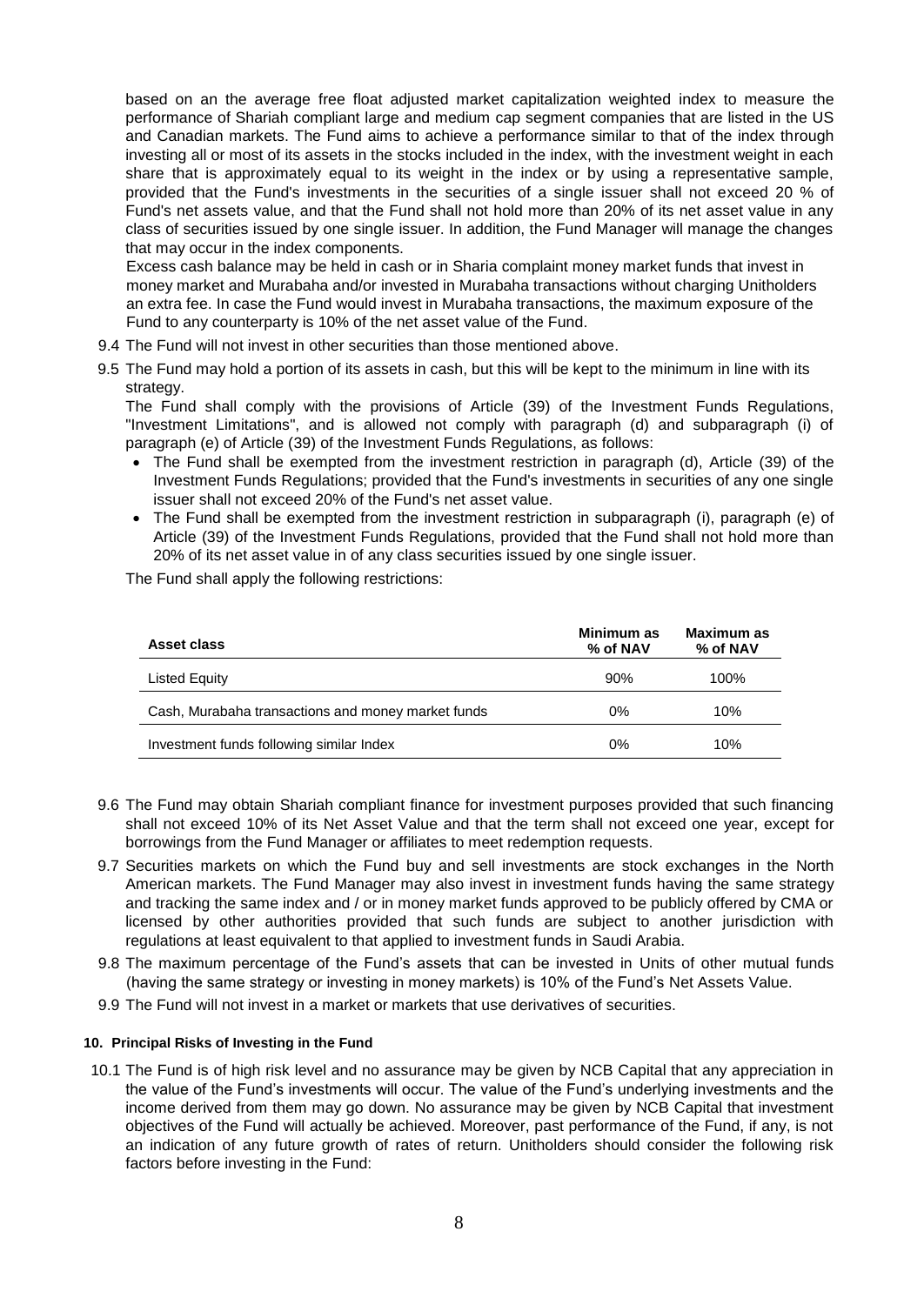a) Equity Market Risk

The Fund seeks to achieve long-term benefits by primarily investing in listed equities. Higher long-term equity returns are associated with increased volatility; the risk inherent in equity investing is higher than Murabaha and money market investments or other types of short term investment instruments.

b) Concentration Risk

The risk of the Fund investments being concentrated in some companies and market sectors which will render the Fund's performance vulnerable to high volatility due to changes in the conditions of the investee companies and sectors, which may adversely impact the Fund's performance.

c) Issuer Specific Risk

This includes changes in the performance of the issuer due to changes in management or financial conditions of, or demand on the products or services offered by the issuer, which may cause its share price to decline, and consequently adversely affect the Fund performance and unit price.

d) Geopolitical Risk

This is the risk of changes in political conditions and applicable laws in the countries in which markets the Fund is investing or in neighboring countries, which may have adverse impact on the Fund's performance.

e) Economic Risk

This is the risk of changes in the economic conditions such as recession and inflation, which may have adverse effect on the Fund's performance.

f) Currency Risk

A difference in exchange rate may cause loss when the Fund invest with a currency other than of the Fund as exchange rate on the redemption day may be different from that on the subscription day.

g) Interest Rate Risk

This is the risk that the value of financial instruments will fluctuate due to changes in interest rates, as a result of which the value of securities and the prices of shares may be adversely affected.

h) Liquidity Risk

This is the risk of investment in illiquid shares of companies which may difficult at certain times to monetize at favorable prices to meet the Fund liquidity requirements, which may have adverse impact on the Fund's performance in case of sale. Liquidity of investments may be low in some periods due to which valuation of Fund's investments may become more difficult. Reduced market liquidity may adversely affect the market price of the Fund's investments and the Fund's ability to dispose of particular investments to meet its liquidity requirements.

i) Borrowing risks

In case the Fund Manager borrow for the purpose of investment, the Fund may not be able to repay the amounts borrowed on time for reasons beyond the control of the Fund Manager, which may result in late payment fees or cause the Fund Manager to sell some of the Fund investments, which could affect the Fund's assets, which will negatively impact the unit prices.

- j) Risks of Investment in Other Funds The other investment funds in which the Fund invests may be exposed to risks similar to those set out in this paragraph, which may adversely affect the Fund's performance and the unit price.
- k) Risk of Suspension of Trading Non-compliance by companies listed with the relevant Law and its implementing regulations may lead to suspension of trading of the shares of such companies, which may adversely affect the value of the Fund's assets and consequently on unit price.
- Risk of Heavy Redemptions

This is the risk of large redemptions by Unitholders which may cause the Fund Manager to liquidate assets of the Fund at less favorable prices, which leads to reducing the value of the fund's assets and lower unit price.

m) Shariah Investment Risk

This is the risk of concentrating investment in Shariah compliant companies. It also includes the risk of disposing of non Shariah compliant companies sometimes at unfavorable prices in order to comply with the Fund's Shariah guidelines. This would adversely affect the Fund investments and unit price.

n) Risks of dependence on the Fund Manager's Personnel

The Fund's performance depends largely on the capabilities and skills of the Fund Manager's employees, which may significantly affect the Fund's performance in the event of resignation or absence of any one of them and failure to secure a suitable alternative.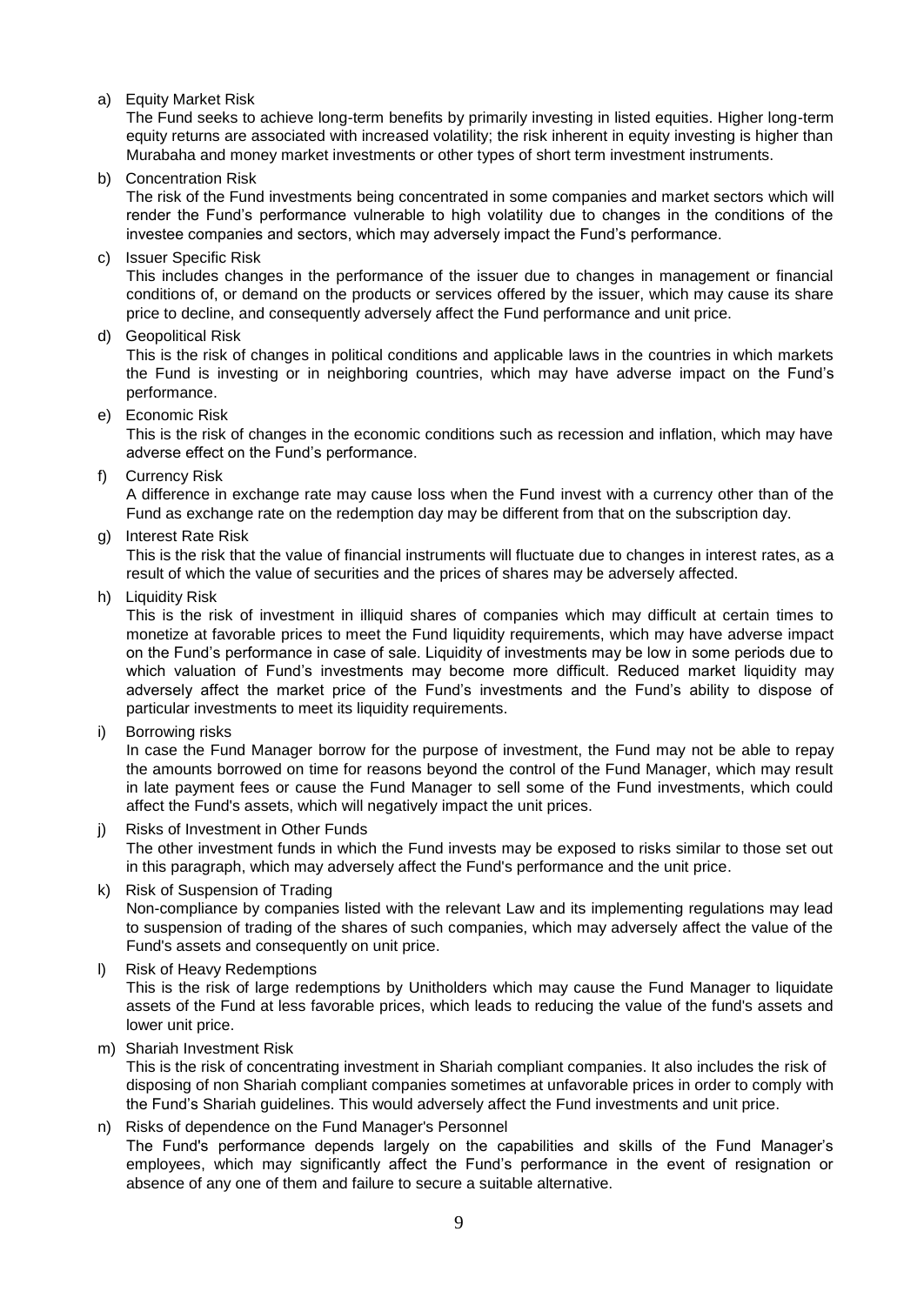## o) Conflict of Interest Risk

This risk arises in situations that affect the objectivity and independence of the Fund Manager's investment decisions due to a personal interest. This may adversely impact the Fund's performance.

p) Natural Disaster Risk

Natural disasters, which are beyond the control of the Fund Manager, such as earthquakes, floods and other climate changes may affect the performance of all sectors, including economic and investment sectors of the Fund's business, and adversely affect the performance of the Fund, and therefore may affect the Fund's investments and performance and consequently unit price.

q) Index Tracking Risk

The Fund may not achieve a return in conformity with the index given the commitment of the Fund Manager to regulatory requirements which may limit its ownership in some companies. The return on the securities and other investments selected by the investment adviser may not correlate precisely with the return on the Index. The Fund incurs operating expenses are not taken to account in the performance of the index bearing the sale and purchase of securities costs. The Fund may keep excess cash as cash or cash equivalent to meet redemption requests. In addition, increase subscription and / or redemption of the Fund's ability to accurately track the index.

- 10.2 Unitholders will bear any financial losses that may result from investing in the Fund, unless such losses are caused by the Fund Manager's negligence or default.
- 10.3 Investment in the Fund is not a deposit with any local bank sponsoring, selling securities or otherwise affiliated with the Fund.

## **11. Fees and Expenses**

- **11.1** Subscription Fee: The Fund Manager may deduct Investor an upfront subscription fee up to 2% as maximum. The net amount will be invested in the Fund after deducting the Subscription Fee. The subscription fee is subject to VAT. The subscription fee shall be exclusive of VAT, which the Investor shall separately pay to the Fund Manager at rates prescribed by the VAT Law**.**
- 11.2 Management Fee: The Manager charges the Fund, on every Valuation Day, an annual management fee up to 0.30% calculated from the Fund's Net Asset Value. The management fee shall be exclusive of VAT, which the Fund shall separately pay to the Fund Manager at rates prescribed by the VAT Law. The Management Fee will be rebated or waived in case any investment funds managed by NCB Capital invest in this Fund.
- 11.3 Other Expenses: The Fund Manager reserves the right to recover from the Fund any other expenses incurred on behalf of the Fund such as custody, Shariah audit, data processing, accounting audit and other similar charges acceptable by the authorities. However, other expenses are not expected to exceed 0.50% from the Fund's NAV. All fees, charges, commissions, and expenses payable to NCB Capital and other service providers will be exclusive of VAT, which the fund shall separately pay to the fund manager according to rates set by the vat law. Please refer to paragraph (36) of these Terms and Conditions.

## **12. Dealing Costs**

Dealing expenses charges (brokerage) or any other regulatory fees will be paid by the Fund directly to the levels specified in the Regulations or brokers dealing in the markets in which the Fund buy or sell securities. These amounts vary subject to trading volume of the Fund's assets and executed trades.

## **13. Winding-up and the Appointment of a Liquidator**

Pursuant to Article (22) of the IFR ("Appointment of a Liquidator or Replacement Fund Manager"), the CMA has the authority to appoint a replacement Fund Manager or a liquidator or take any other measure it deems necessary.

## **14. Fund Board**

- 14.1 The term of the board shall start following approval by the CMA and the board will serve for a term of three (3) years (renewable). The Fund Board consists of the following members:
	- 1. Mohammed Abdullah AlAli (Chariman) Mr. AlAli is the Head of Product Development at NCB Capital. He previously held numerous positions with the Capital Market Authority from 2004 to 2013; where his last position was Head of Investment Funds & Offering Violations Unit. Prior to joining NCB Capital, Mohammed worked as a Director of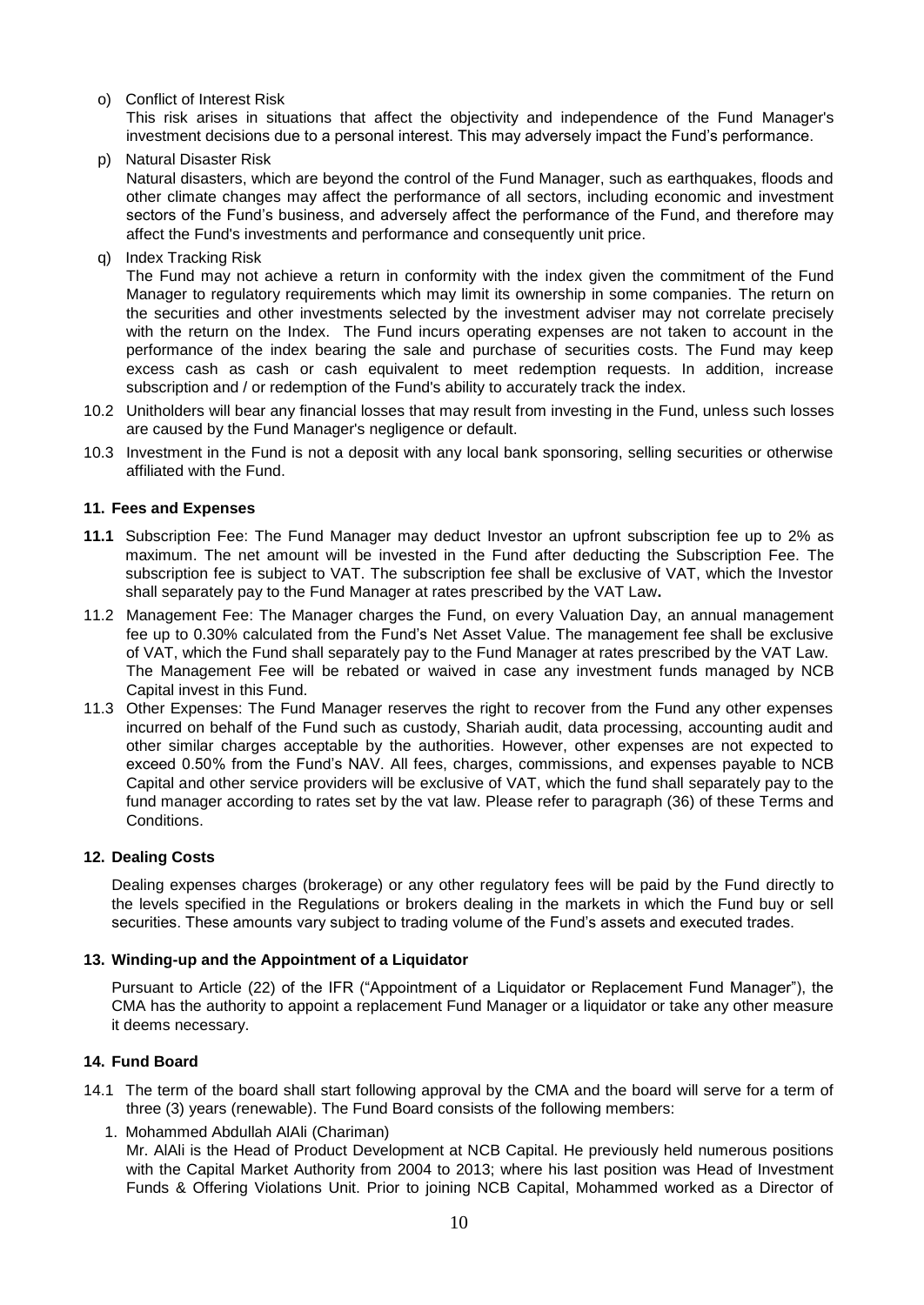Products Development at Jadwa Investment, and a credit officer at SAMBA Financial Group. Mohammed has over 12 years' experience in the financial sector, including 9 years with the CMA. Mohammed is a CFA Charterholder and he holds an MBA from the University of San Francisco.

2. Mohammad Jaafar Al Saggaf (Non-independent Director)

Mr. Al Saggaf is Vice President, Head of retail sales at NCB Capital. He joined NCB Capital since inception, and worked with NCB Group in Retail and Investment departments. He has more than 23 years of experience in the financial sector. He has diploma in Personal Financial Planning and Wealth Management from IOB, Dalhousie Alum, Canada.

3. Dr. Abdulraouf S. Banaja: (Independent Director).

Dr. Banaja serves as an independent advisor for a number of companies. He attained PHD in Economics from the University of California Santa Barbara, 1981. He worked as an associate professor at King Saud University and consultant to the Ministry of Finance and the Saudi Arabian Monetary Agency. He held several senior banking positions at other financial institutions, including SAAB, Gulf International Bank and NCB.

4. Alaauldeen R. Sami: (Independent Director).

Mr. Sami is the Vice President and Chief Investment Officer of Zahid Group Holding since 2005. He sits on the board of Ajil Financial Services, Jordan National Bank, Arab International Hotels Company, Arabian Transportation Industries, and Saudi Total Lubricants Ltd, among others. He holds BA degree in Economics from Cairo University, and MA in International Financial Management from the American University, Cairo. He started his career in 1977 with Cairo Barclays Bank, Cairo, and in 1979 moved to Saudi Hollandi Bank before joining Zahid Group.

- 14.2 The Fund Board's duties include, but are not limited to, the following:
	- 1. Approving all Funds' material contracts, reports and decisions.
	- 2. Overseeing, and where appropriate, ratifying any conflict of interest the Fund Manager has identified in accordance with IFR.
	- 3. Meeting at least twice annually with the Fund Manager's Compliance Officer (Compliance Committee) and the anti-money laundry reporting and anti-terrorist financing officer to ensure the Fund Manager's compliance with all applicable laws and regulations.
	- 4. Approving recommendations made by the liquidator in case of his appointment.
	- 5. Ensuring completeness, accuracy and compliance of the Fund's Terms and Conditions with the IFR.
	- 6. Ensuring that the Fund Manager carries out its obligation in the best interest of unitholders in accordance with the Terms and Conditions of the Fund and the IFR.
	- 7. Acting in the best interests of the Fund and its unitholders and observing its fiduciary duty.
	- 8. Approving the appointment of the external auditor recommended by the Fund Manager.

Expenses of Fund Board will be charged to the Fund. For more details, please refer to the Summary of Financial Disclosure attached.

- 14.3 All Fund Board members are also members in the following Fund Boards:
	- 1. AlAhli Europe Index Fund
	- 2. AlAhli GCC Trading Equity Fund
	- 3. AlAhli Saudi Trading Equity Fund
	- 4. AlAhli Global Trading Equity Fund
	- 5. AlAhli Saudi Small and Mid-Cap Equity Fund
	- 6. AlAhli Freestyle Saudi Equity Fund
	- 7. AlAhli Emerging Markets Index Fund
	- 8. AlAhli Asia Pacific Index Fund
	- 9. AlAhli Global Real Estate Fund
	- 10. AlAhli Healthcare Trading Equity Fund
	- 11. AlAhli GCC Growth and Income Fund
	- 12. AlAhli Global Growth and Income Fund
	- 13. AlAhli IPO Fund
	- 14. AlAhli Global Equity Fund
	- 15. AlAhli SEDCO Residential Development Fund

Fund Dr. Abdulraouf Banaja is an independent director in AlAhli Makkah Hospitality Fund and Elite Flexi Saudi Equities Fund.

## **15. Fund Manager**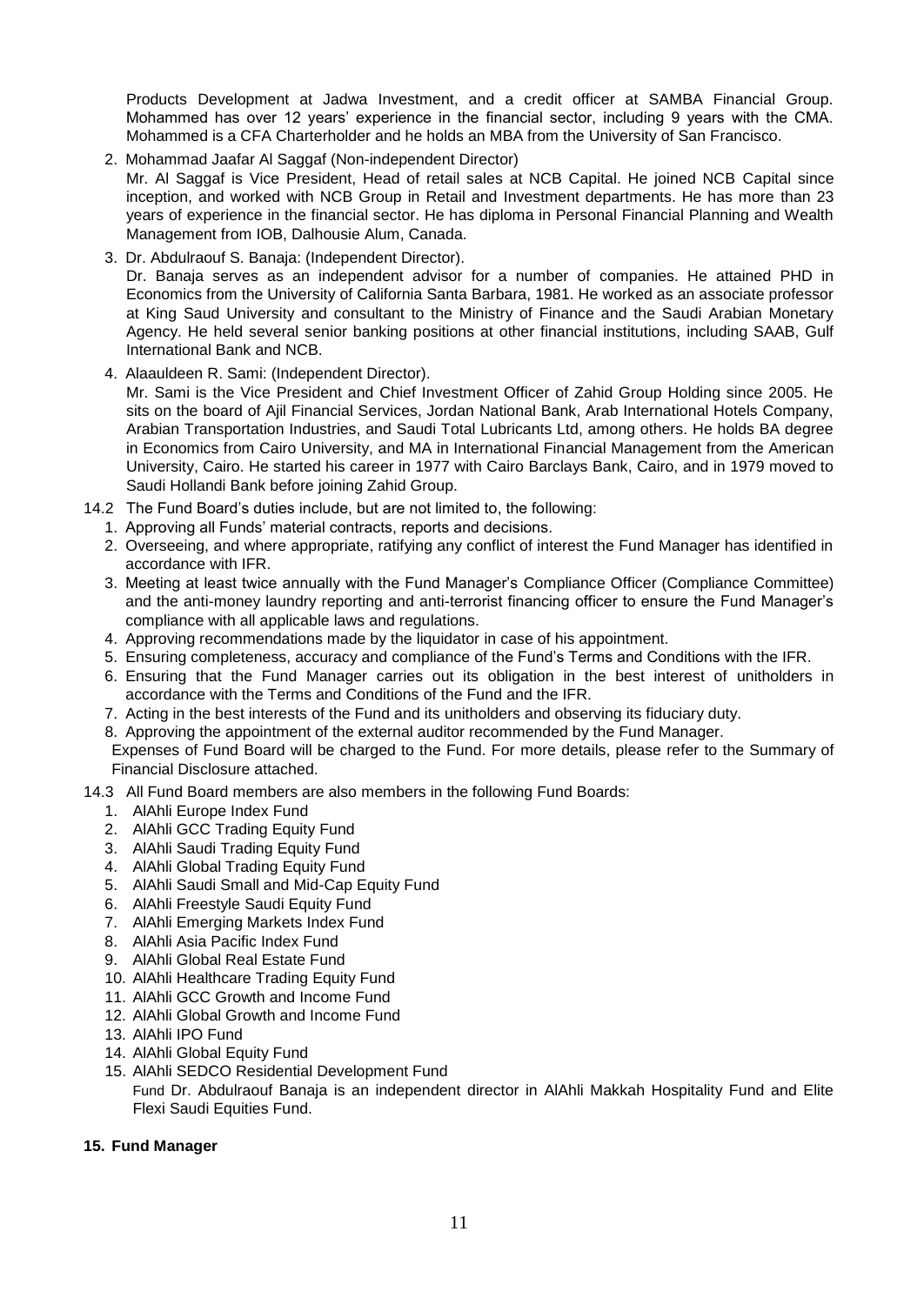- 15.1 The Fund Manager is NCB Capital Company, whose registered head office address is: King Saud Road, P.O. Box 22216, Riyadh 11495, Kingdom of Saudi Arabia, phone +966 920000232, Fax +966 114060049. Web site: www.alahlicapital.com.
- 15.2 The Fund Manager and other ALAHLICAPITAL group affiliates may, from time to time, act as Fund Managers or advisers to other funds or sub-funds, which may have investment objectives similar to those of the Fund. Therefore, the Fund Manager may in the course of its business have potential conflicts of duty or interest with one or more of such funds. However, in such an event, the Fund Manager will perform its obligations to act in the best interests of the relevant unitholders as practically reasonable, with due regard to its obligations to other clients when undertaking any investment where potential conflicts of interest may arise. As of the date of issuance of these Terms and Conditions, neither the directors of the Fund Manager nor those of the Fund have any material business or interest which may conflict with those of the Fund.
- 15.3 Transactions entered into between unitholder, the Fund, the Fund Manager and any other fund managed by the Fund Manager involve potential conflict of interest if the investment by any unitholder exceeds 5% of the Fund NAV pursuant to paragraph (d) of Article (50) of the IFR, "Investor Limits". However, as of the date of issue of these Terms and Conditions, the Fund Manager has no material business relationship or interest which would conflict with the interests of the Fund.
- 15.4 The Fund Manager has appointed the following International Investment House as sub manager to the Fund, its duties includes opening separate independent Investment accounts and manages the Fund Assets in line with the Investment strategies and Shariah guidelines:

AMUNDI GROUP, 90 Boulevard Pasteur, 75015 Paris, France.

15.5 The Fund Manager was authorized by the Board of CMA pursuant to Resolution No 7-219-2006, dated 03/12/1427H, corresponding to 24/12/2006G, under license No 37-06046, to carry out dealing, as principal, agent and underwriter, managing, arranging, advising and custody with respect to securities.

#### **16. Custodian**

NCB Capital is the Custodian to the Fund. The portfolio's securities where applicable may be held by one or more internationally recognized securities custodians appointed by the Manager.

### **17. Auditor**

The Auditors to the Fund are KPMG Al Fozan & Partners, Zahran Business Centre, Prince Sultan Street, P.O Box 55078, Jeddah 21534, Kingdom of Saudi Arabia Telephone: +966 12 698 9595, Fax: +966 12 698 9494 [www.kpmg.com/sa](http://www.kpmg.com/sa)

#### **18. Annual Audited Financial Statements**

The Fund's annual financial statements will be independently audited within ninety (90) calendar days after the end of the Fund's fiscal year. The semiannual financial statements will be audited by the external auditors within forty five (45) days after the end of relevant period. Both of the audited semiannual and annual financial statements will be made available to the Unitholders free of charge upon request made to the Fund Manager or by visiting the Saudi Stock Exchange (Tadawul) website.

#### **19. Characteristics of the Units**

There shall be only one class of Units in the Fund.

#### **20. Other Information**

20.1 Confidentiality of Fund Information

Strictest confidentiality shall be observed at all times in the handling of the business of the Fund and the investments of subscribers. This shall not be construed as limiting the access of the Fund's regulatory authority (CMA) to the Fund's records for the purposes of regulatory supervision.

#### 20.2 Death of Unitholders

The Investor's consent to these Terms and Conditions shall not terminate automatically upon his/ her death or disability; these Terms and Conditions shall be binding upon his/ her heirs, executors, administrators, personal representatives, trustees and successors if the Investor is an individual. If the Investor is a corporate body, this Terms and Conditions shall not terminate upon the occurrence of any of the above to any partner or shareholder. Therefore, the Fund Manager shall have the right to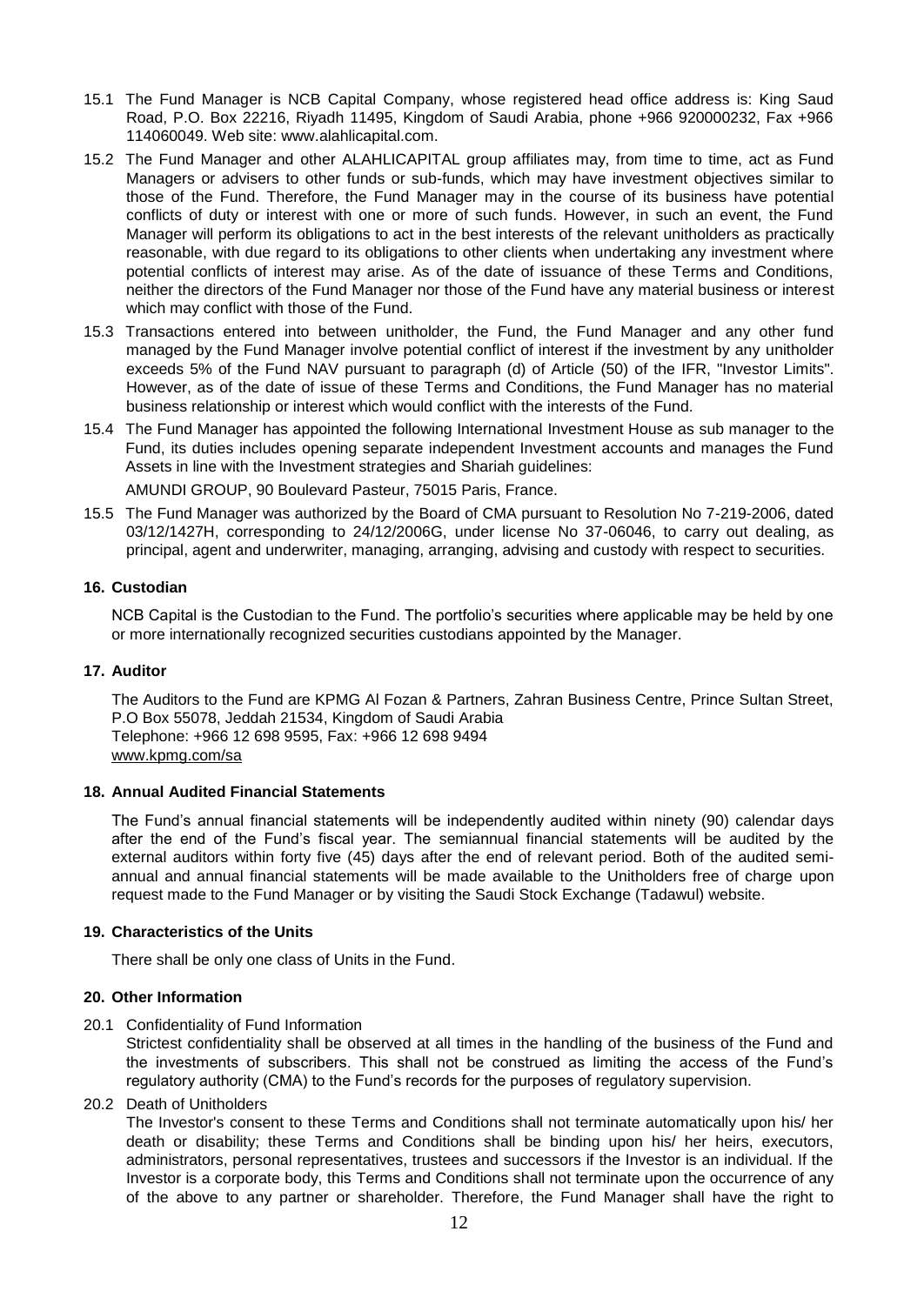suspend any transactions relating to these Terms and Conditions until the Fund Manager shall have received a court order, authorization, or such other sufficient evidence to prove the power of those mentioned above before allowing them to dispose of the Units.

20.3 Anti-money Laundering and Terrorist Financing Regulations

The Fund Manager will comply with the Anti-money Laundering and Terrorist Financing Regulations issued by the CMA Board under Resolution No. 1-39-2008 dated 3/12/1429H, corresponding to 1/12/2008G, as amended. The unitholder hereby confirms that the amounts used to subscribe to the Fund are not coming from any suspicious or illegal sources. If the Fund Manager is in doubt as to the legal source of funds used in the investment transactions initiated by the investor, the Fund Manager shall suspend or decline such transactions for investigation purposes and reporting to the Saudi competent anti-money laundering and terrorist financing bodies and to provide any information or document required by such bodies. However, according to the Saudi Law, the Fund Manager may not inform unitholders of any suspected transactions reported to competent official bodies.

- 20.4 Obligations of the Fund Manager
	- i. Comply with all rules and implementing regulations issued by the Capital Market Authority and other instructions in force in Saudi Arabia applicable to the Fund's business.
	- ii. Manage the Fund's assets in the best interest of unitholders in accordance with the terms and conditions of the Fund and carry out all its duties in respect of Unitholders register.
	- iii. Develop decision-making process in respect of the administration the Fund.
- 20.5 The Fund Manager shall not, nor any of its employees or agents or any other third parties engaged by the Fund Manager shall, be liable to any unitholder for any losses, damages, costs, expenses or other liabilities incurred by the unitholder or the Fund's assets, unless such losses, damages, costs, expenses or other liabilities are resulting from gross negligence, violation or default by any of these persons. Moreover, they shall not be liable responsible to the Unitholder under any circumstances for any indirect or consequential loss incurred, including failure to achieve the objectives of the Fund.

#### 20.6 The Unitholder expressly acknowledges and agrees as follows:

- i. The Fund Manager does not give any representation or guarantee in respect of the performance or profitability of any investment by the Fund and the Fund Manager shall have no liability or responsibility in connection with any decline in the value of the managed investments or the assets of the Fund, unless such decline has resulted from gross negligence, misconduct or default.
- ii. Should the Unitholder fail to provide the Fund Manager with the right mailing address and / or email, the Unitholder agrees to hold the Fund Manager harmless in connection with any liability. The Unitholder hereby waives all its rights and claims against the Fund Manager arising directly or indirectly as a result of not providing any account statement, notices or any other information relating to the investments or of the unitholder's inability to respond or check any information or to correct any alleged errors in the account statement or notices or any other information.
- iii. If the unitholder is subject to laws and regulations other than the laws of the Kingdom of Saudi Arabia, the unitholder must comply with these laws and regulations without any obligations on the Fund or the Fund Manager.
- 20.7 Sharing of Information

The information required to open and operate the investor's account and to comply with applicable regulations will be shared between the Fund Manager and other parties as determined by the Fund Manager. The unitholder also agrees that such information may be shared with competent regulatory authorities.

20.8 Severability of Provisions

Should any provision of this agreement be or become invalid or unenforceable, the remaining provisions shall remain in full force and effect.

20.9 Language

Pursuant to paragraph (b) of Article (13) of the IFR, the Terms and Conditions of the Fund shall be in Arabic and made available upon request free of charge. These Terms and Conditions may be issued in English. However, in case of any semantic difference between the Arabic and English versions, the Arabic text shall prevail.

## **21. Shariah-Based Investment Fund**

- 21.1 The Fund is a Shariah Compliant Fund. The Shariah Board appointed to the Fund consists of the following members:
	- 1. Sheikh Abdullah Bin Sulaiman Al-Maniae (Chairman)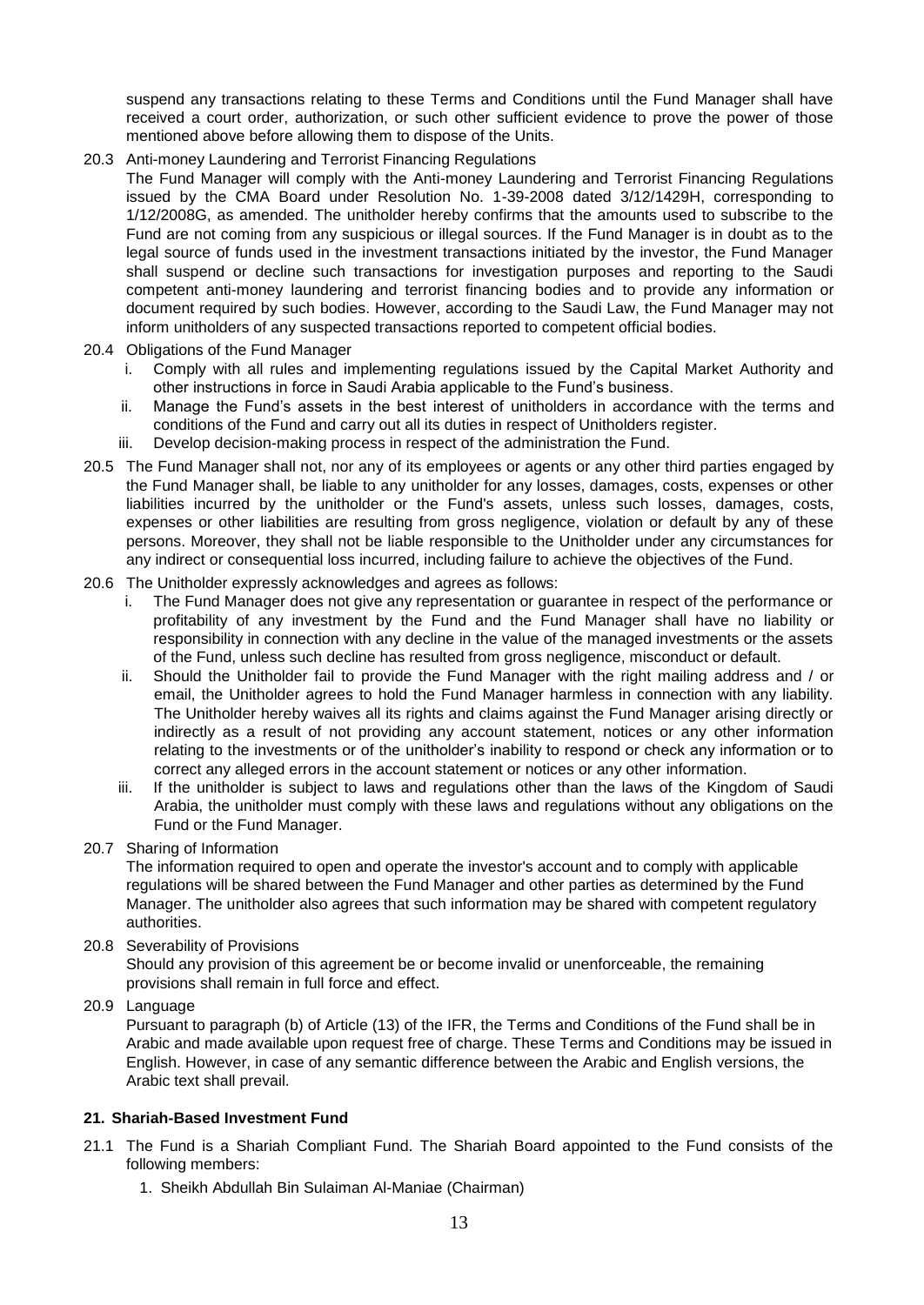Member of the Supreme Scholars Council and former Chief Judge of the Cassation Court in Makkah. Holds MA from the Supreme Institute of Justice, Imam Saud bin Mohammad Islamic University.

- 2. Sheikh Dr. Abdullah bin Abdulmlaziz Al Musleh (Member) Former dean of Imam Muhammad Bin Saud Islamic University, Abha, and Secretary General of the Panel of Scientific Miracles in the Quran and Sunnah. Attained PHD from the Faculty of Shariah, Imam Saud bin Mohammad Islamic University.
- 3. Sheikh Dr. Sheikh Dr. Abdullah Al Mutlaq (Member) He holds a PhD from Imam Mohammed Bin Saud University, Riyadh, Kingdom of Saudi Arabia in 1404H and was formerly Chairman of the University's Comparative Fiqh Department.
- 4. Sheikh Dr. Muhammad Ali Al Gari (Member): Former Professor of Islamic Economics at King Abdulaziz University in Jeddah. He holds PHD in economics from the University of California.
- 21.2 The Fund will bear all fees payable to the Shariah audit and consultation for their services.
- 21.3 For details of the rules used by Shariah Board members in giving their pronouncement (Fatwa) which approved investment in the Fund, please refer to the "Shariah Guidelines" Appendix.

#### **22. International Investment Funds**

This clause does not apply to the fund.

#### **23. Initial Offer**

There is no minimum size for the assets of the Fund to start investment.

#### **24. Investment by the Fund Manager in the Fund**

The Fund Manager may at its sole discretion subscribe in the Fund as an Investor at upon commencement of the Fund or thereafter. The Fund Manager's investments will be disclosed at the end of each financial year. In case the Fund Manager invests in the Fund, he shall be treated without any discrimination against other Investor.

## **25. Subscription and Redemption Procedure**

- 25.1 Days on which units in the Fund may be sold and redeemed: Subscription and redemption applications are accepted every Dealing Day (from Monday to Thursday) provided that they are Business Days in the United States and Saudi Arabia.
- 25.2 Last time to submit subscription in the Fund Submission of Subscription Application forms: All subscriptions payable in US Dollar must be made at or before 12:30 PM local time in Saudi Arabia on the Dealing Day in order to commence participation in the Fund from the Dealing Day. Applications received after 12:30 PM local time in Saudi Arabia or if the intended subscription day falls on a formal holiday for banks or authorized persons, will be processed on the following Dealing Day.

Submission of Redemption Application forms: Redemption may be made on any Dealing Day provided that a written notice or completed redemption form is received though branches at or before 12:30 PM local time in Saudi Arabia on the Dealing Day. If Redemption applications received on Saudi Business Day that is not US Business Day, redemption received on a Dealing Day after 12:30 PM, or if the intended redemption day falls on a formal holiday for banks or authorized persons, will be processed on the next Dealing Day.

- 25.3 If subscription application is received at or before 12:30 PM Saudi Arabia local time on the Dealing Day, subscription in the Fund will be processed and will commence on the Dealing Day on which subscription is made, otherwise, subscription will be commence on the next Dealing Day.
- 25.4 Subscription, Redemption and Switching Procedures:

Subscription Procedures: To subscribe in the Fund, the customer must sign the Subscription Application Form and these Terms & Conditions at certain branches of the Fund Manager. Subscription can be made through alternative channels (telephone and internet). Subscription amount will be deducted from the customer's account. The Investor shall provide valid identification documents such identity card (for Saudis), Iqama (non-Saudis). Corporate investors (companies and other institutions)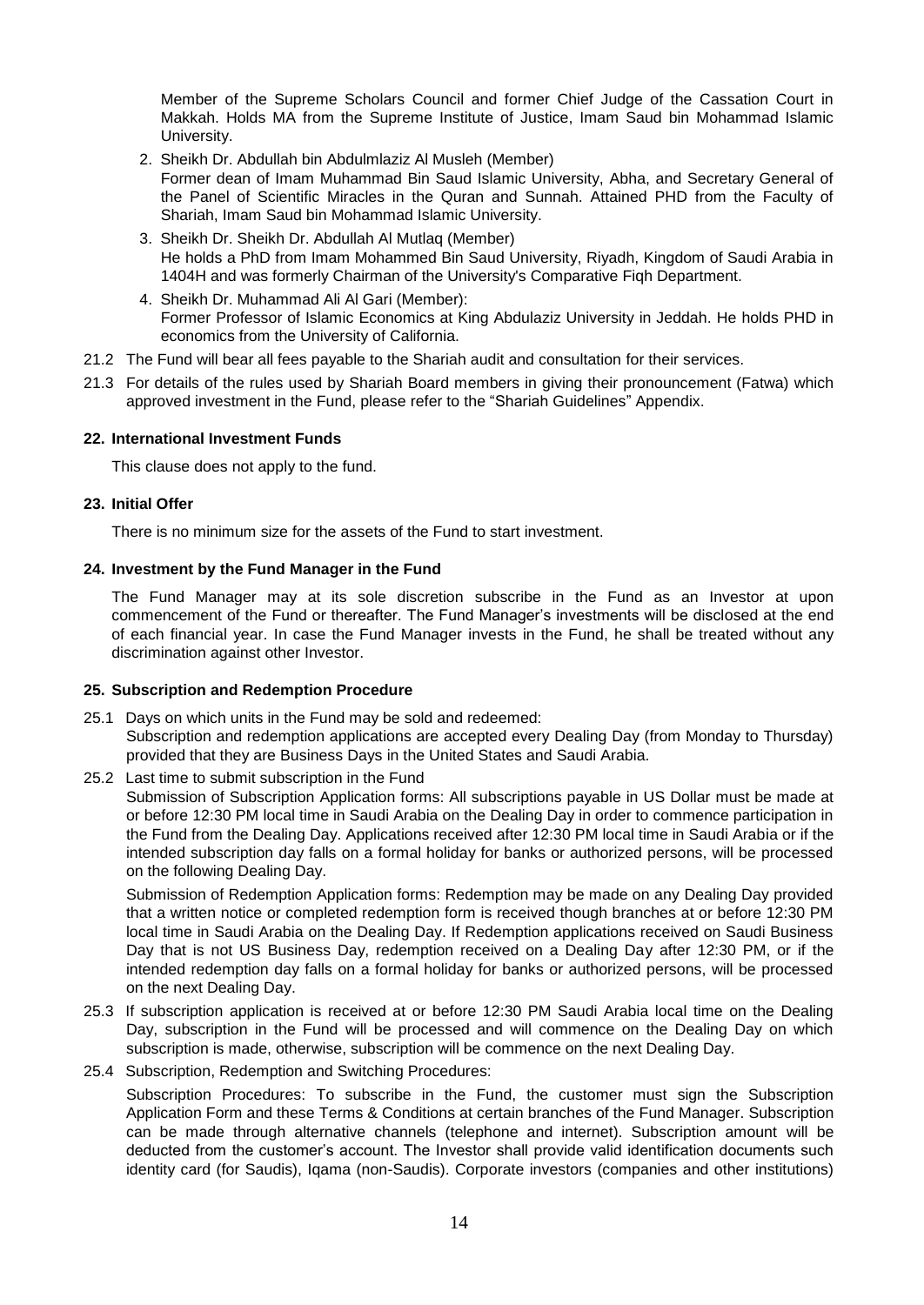must provide an authorization letter authenticated by the company, a copy of company's commercial registration, and other documents that may be required depending on the type of institution.

Redemption Procedures: Redemption of units in whole or in part can be requested by the Unitholder at any time by submitting a written notice or completing and submitting a Redemption Form. Redemption forms may be obtained from designated branches of the Fund Manager or through alternative channels (telephone and internet). Investors must provide valid Saudi Identification Card or Iqama, as applicable, if redemption is to be made through a branch. The Unitholder must specify whether redemption of units is in part or in whole. In case of a partial redemption, if the total value of its units on the Dealing Day fall below the partial redemption amount, the Fund Manager shall have the right to decline the redemption transaction on the targeted Dealing Day without any liability to the Fund Manager, in which case, the Investor must submit a new redemption request on the next Dealing Day.

Switching Procedures: A switch transaction between two AlAhli funds shall be considered a single transaction with two separate parts, redemption and subscription. Accordingly, the redemption part will be processed first in accordance with the "Redemption Procedures" clause above, then the subscription part of the transaction will be processed in accordance with the "Subscription Procedure" clause above. To request a switch, the Investor must complete a Switch Form and submit the same to the customer service employee at the branch along with a valid identification card, or through alternative channels (telephone and internet).

- 25.5 Redemption proceeds (valuated pursuant to paragraph (26) of the Terms and Conditions) will be paid on the fourth business days following the relevant Valuation Day on which redemption price of the unit was determined.
- 25.6 The minimum amount to be redeemed should be USD 1,000. The value of units held by the unitholder must be at least USD 1,000.
- 25.7 Rejection of Application: The Fund Manager reserves the right to reject any subscription application, including the subscriptions that may result in a violation of CMA's regulations and/or any other regulations applicable to the Fund, including the Terms and Conditions of the Fund. The investor should be aware that redemption or valuation of the Units of the Fund under certain unfavorable financial markets conditions may become difficult or rather impossible, in which event the days of subscription and redemption may temporarily be changed as the Fund Manager deems appropriate, subject to CMA approval. If total redemptions exceed 10% or more of the Fund's NAV, the Fund Manager shall have the right to postpone the redemption to the next Valuation Day. Postponed redemption requests will be processed on pro rata basis.
- 25.8 Redemption by The Fund Manager: Fund Manager has the right to redeem Units that were sold to any Investor in whole or in part with a notice to the Investor if such subscription could result in a violation of the Capital Market Authority and/or any other applicable regulations and/or the Terms and Conditions of the Fund without any liability on the Manager.

## **26. Valuation of the Assets of the Investment Fund**

The initial unit price is USD 1. The unit value is calculated by dividing the total asset value of the Fund, plus all income, including accrued income and reinvested income distributions, less liabilities, management fees and any expenses by the total number of units outstanding at that time. The value of the Fund, the unit price, will be conclusively determined by the Manager on every Valuation Day (from Monday to Friday that are Business Days in the US) based on the latest available security. If markets are closed on a Valuation Day, such valuation will be carried out on the next valuation day. Unit price will be published on the next Saudi Business Day to the Valuation Day on the company's website and on Tadawul Website.

Temporarily suspension of valuation and subscription and redemption from the Fund: The Investor should be aware that where prevailing conditions in any part of the financial markets, or any state of affairs, renders the disposal or valuation of assets in the Fund impractical or impossible, the Manager has sole discretion temporarily to suspend subscriptions and/or redemptions after obtaining CMA approval. Such temporary suspension period or amendment if applicable will be reviewed by CMA.

#### **27. Early Redemption Fee**

There is no early redemption fee.

#### **28. Termination**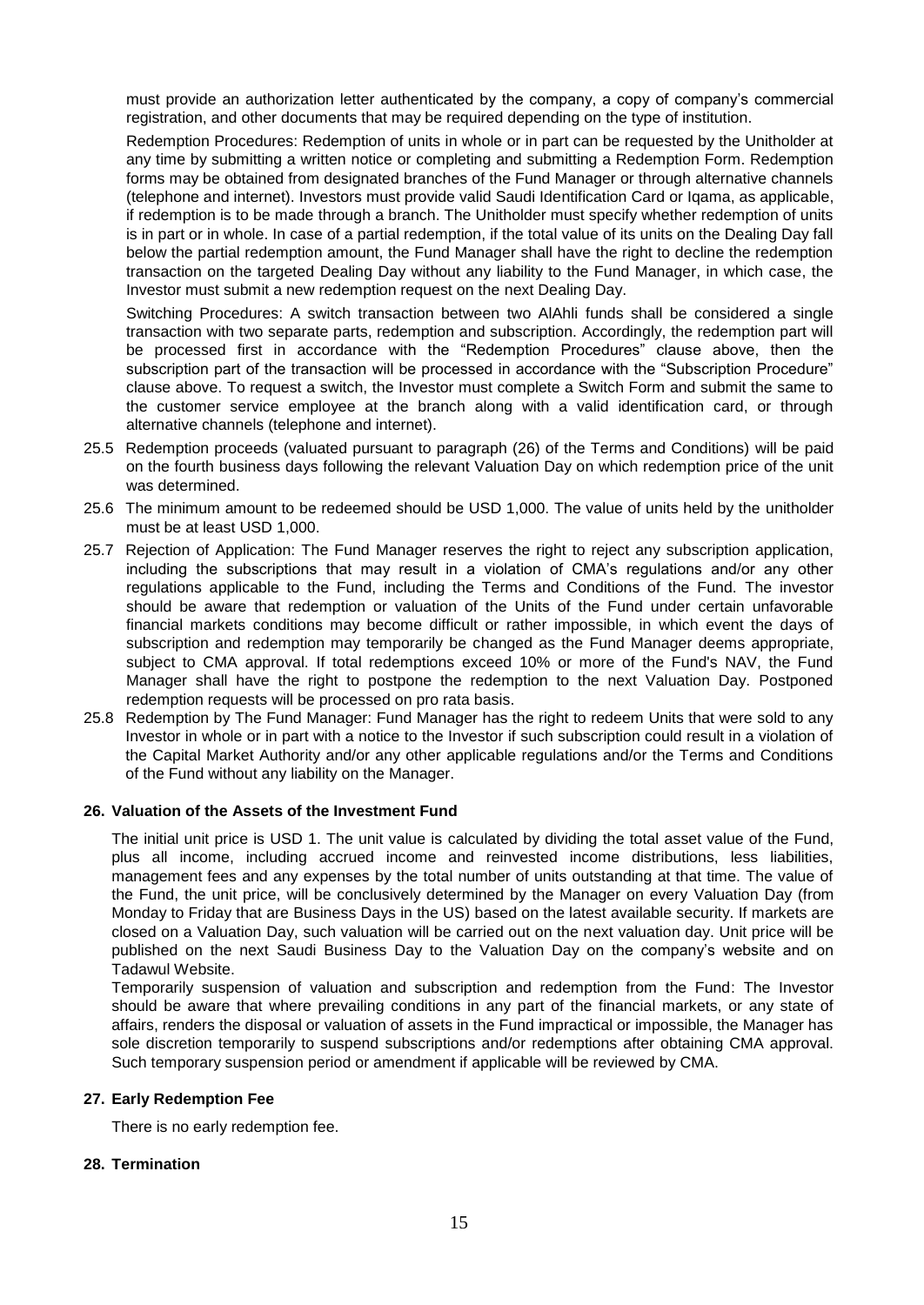The Fund Manager shall have the right to terminate the Fund in accordance with Article (17) of the IFR, "Termination of the Investment Fund", without incurring any penalty to any affected party, by giving not less than sixty (60) calendar days' written notice to Investors after obtaining written approval of CMA. In such case, the Fund shall be liquidated and net proceeds will be distributed to Investors pro rata to their holdings of Units.

#### **29. Reporting to Unitholders**

The Fund Manager will send to the Investor a confirmation of all subscription and redemption transactions of Units. A statement detailing each unitholder's position will be issued within three (3) months as maximum. Such statement must include the Net Asset Value of the Fund Units, the number of Units of the Fund owned by the unitholder and their net value, and the transactions effected for the unitholder separately. Statements and notifications will be sent to Investors at their mail address or email in the Fund Manager's records, unless the Company has received a written notification of a change of address. Any discrepancies must be brought to the attention of the Fund Manager within sixty (60) calendar days following the date of issuance of such statements and confirmations, otherwise, the statements issued by the Fund Manager will be deemed final and conclusive and the Fund Manager shall not be liable to Investors in connection with any discrepancy. The Manager shall not be liable for any consequences arising from holding the statements or confirmation advices upon the instructions of the Investor.

#### **30. Conflicts of Interest**

The Fund Manager's procedure for managing conflicts of interests will be made available upon request free of charge.

#### **31. Voting Rights Policies**

After consulting with the compliance officer, the Fund Board approves the general policies of exercising the Fund voting rights related to the underlying assets held by the Fund. The Fund Manager may exercise the voting rights after consulting with the compliance officer or as provided in the voting policies and procedures approved by the Fund Board.

#### **32. Changes to the Terms and Conditions**

These Terms & Conditions shall remain in effect until materially amended by the Manager, subject to CMA prior approval and notice being given to unitholders before at least sixty (60) calendar days.

#### **33. Complaint Procedures**

Any complaint the unitholder may have in connection with the Fund should be sent to NCB Capital Company through the Fund Manager's website: [www.alahlicapital.com](http://www.ncbc.com/) or through dial-up phone number (920000232). In addition, a copy of the Fund Manager's policies and procedures for handling customer complaints will be made available upon written request without any extra charges. If no response to the complaint is received, the Unitholder shall be entitled to submit his/ her complaint to CMA, Investor complaint unit. The unitholder may also submit the complaint to the Committee for the Resolution of Securities Disputes after ninety (90) calendar days following the date of submission of complaint to CMA, unless CMA has notified the complainant to file the complaint to the Committee prior to the expiration of such period.

#### **34. Governing Law**

These Terms & Conditions are governed by the laws applicable in the Kingdom of Saudi Arabia.

## **35. Compliance with Regulations**

The Terms and Conditions and other documents of the Fund shall be subject to the Investment Funds Regulations issued by the Board of CMA, and contain a complete and true disclosure of all material facts of the Fund.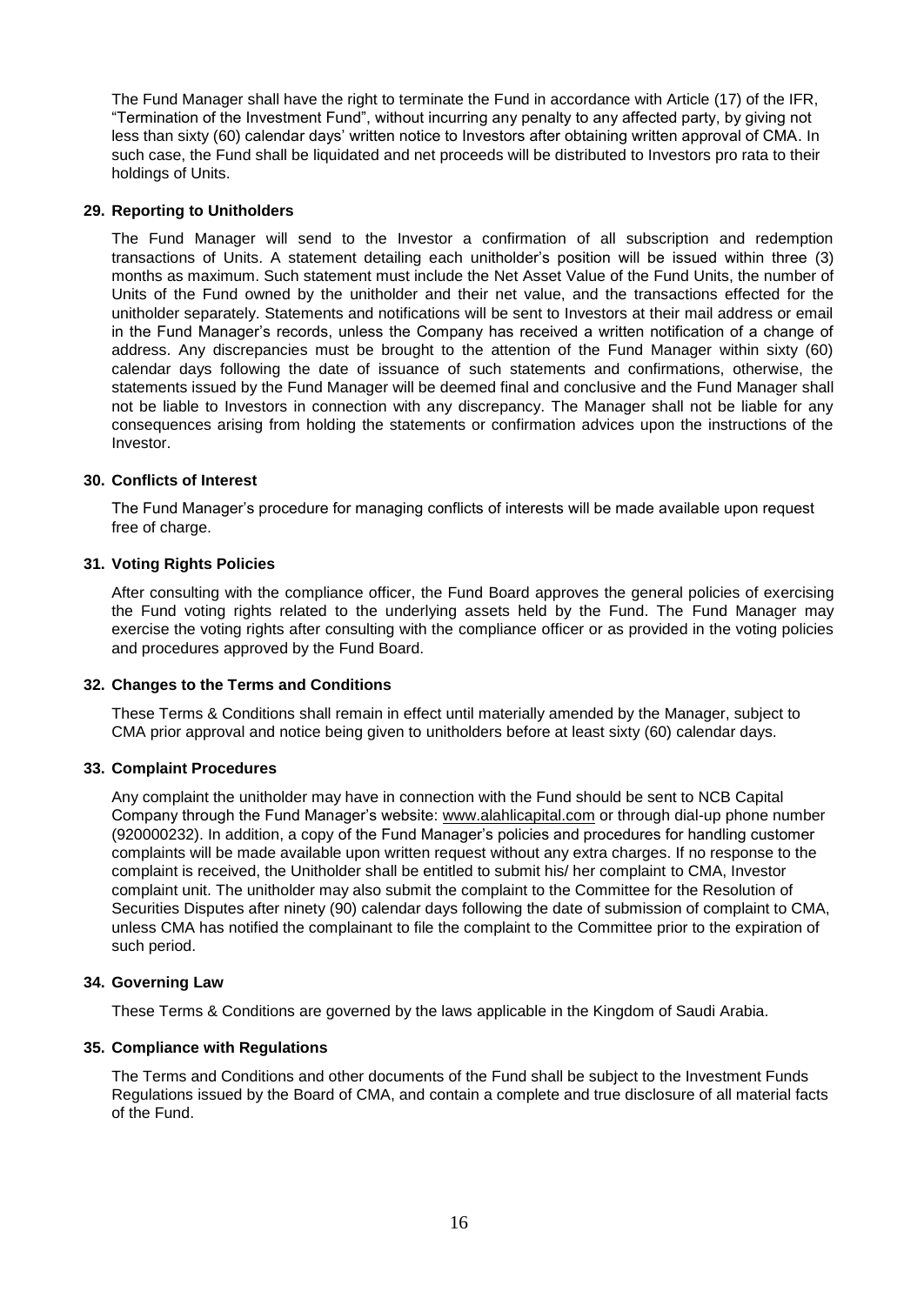## **36. Summary of Financial Disclosure**

36.1 Schedule (1) - Expenses of the Fund in USD for the period ended December 2016:

| Type of expenses                                                                                                                                                                     | Amount in<br><b>Thousands of SAR</b> |  |
|--------------------------------------------------------------------------------------------------------------------------------------------------------------------------------------|--------------------------------------|--|
| Annual Fund Management Fees (from Fund's NAV)                                                                                                                                        | 788                                  |  |
| Annual remuneration cost of independent directors of the Fund (reviewed every<br>3 months and allocated among all the funds managed by the Fund Manager)**                           | 4                                    |  |
| Custody Fees**                                                                                                                                                                       | 101                                  |  |
| External Audit fees (reviewed every 3 months)**                                                                                                                                      | 6                                    |  |
| Shariah supervisory cost (reviewed every 3 months and allocated among all the<br>funds managed by the Fund Manager)**                                                                | 7                                    |  |
| Regulatory Fees (reviewed every 3 months)**                                                                                                                                          | 2                                    |  |
| Fund Administration & Operation expenses including the publishing fee paid to<br>Tadawul (reviewed every 3 months and allocated among all the funds managed<br>by the Fund Manager)* | 54                                   |  |

All expenses charged to the Fund will be disclosed in the annual financial statements of the Fund.

\*The Fund Manager has lowered the management fee has been lowered to 0.30% of the net asset value, after obtaining the CMA approval.

\*Other Expenses: The Fund Manager reserves the right to recover from the Fund any other expenses incurred on behalf of the Fund such as custody, Shariah audit, data processing, accounting audit and other similar charges acceptable by the authorities. The other expenses that may be specified in advance such as audit fees, regulatory fees etc., will be charged directly to the fund. Expenses of the Fund's Board will be equally allocated to all funds supervised by the Board and managed by the Fund Manager. General floating expenses which are subject to change, such as Fund administration & operation cost, will be allocated based on the total assets value of each fund. Other expenses shall not exceed in total 0.5% of the average value of Fund's asset. The actual other expenses for the period ended in 2016 were 0.20% of the average value of fund's asset. The Fund will review the expenses charged to the Fund on quarterly basis (every three months).

36.2 Basis of calculation, collection and payment of fees

All actual expenses will be calculated and deducted from the Fund's assets after having been allocated as units on each Valuation Day on the basis of 360 days as follows:

Fund management fees  $=$  (Fund assets - other expenses)  $*$  (1.75%)  $*$  (number of days between the current Valuation Day and the last Valuation Day  $\div$  365)

We have assumed the following values:

- $Fund's assets = USD 100,000$
- Total other expenses and liabilities of the Fund = USD 0.78
- Net Assets Value of the Fund = USD 99,998.9
- Annual management fees  $= 1.75%$
- Valuation Day Wednesday

Management Fees on the valuation day =  $99,998.9 * 1.75\% * (1 \div 365) =$  USD 4.8

The Fund Manager has changed the basis for calculation the fee and expenses from 360 days to 365 days starting from June 30, 2016.

## 36.3 Example of Unitholder's share of Fund total expenses

The following table shows a hypothetical example of a Unitholder investment, assuming that the investment value of the Unitholder is USD 10,000

Schedule (2) - Hypothetical investment of a Unitholder and its share of the expenses in USD

| <b>Description</b>                   | Amount            |  |  |
|--------------------------------------|-------------------|--|--|
| Hypothetical Unitholder's investment | <b>USD 10,000</b> |  |  |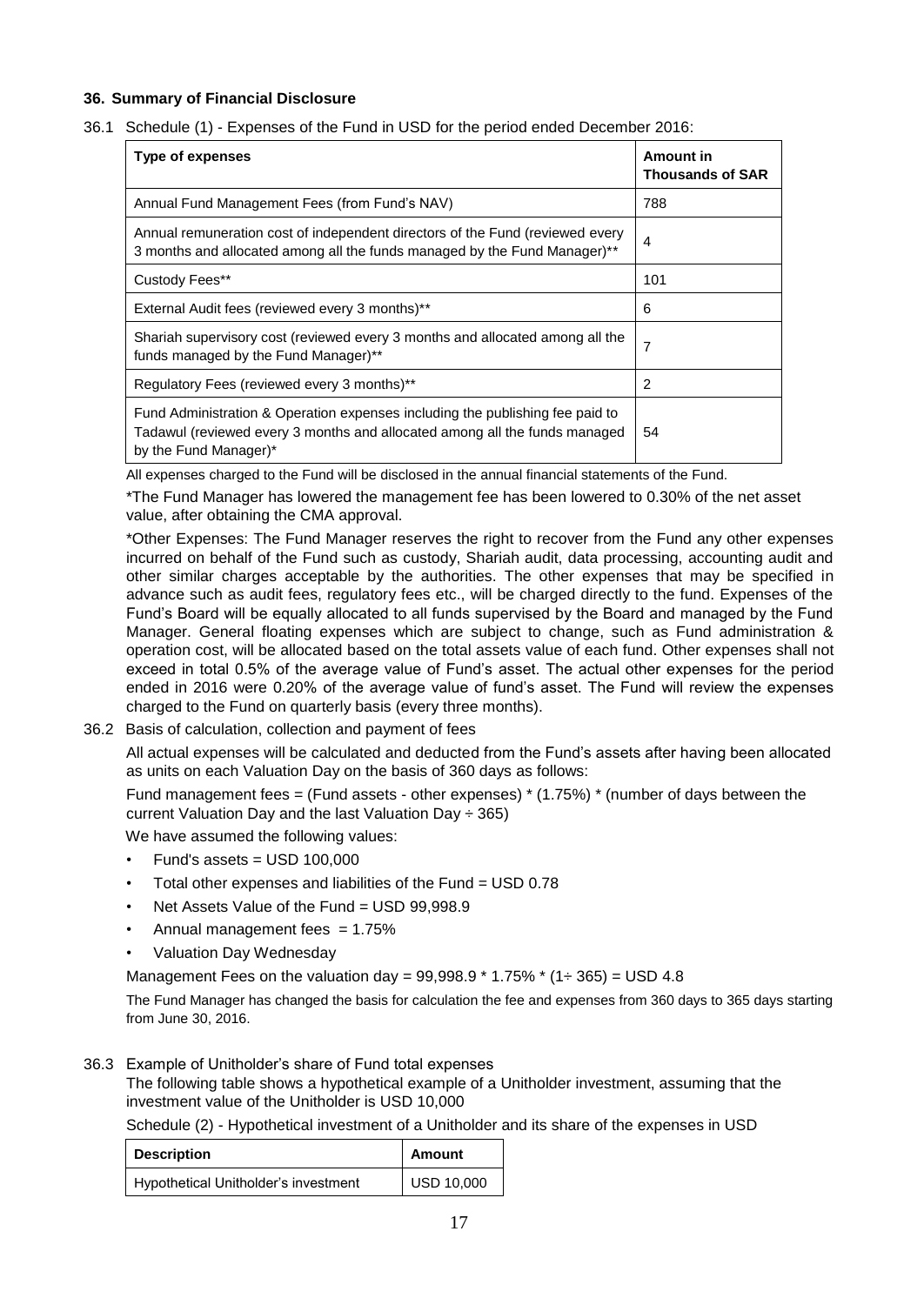| Total Dealing Cost (0.16%)           | 16    |
|--------------------------------------|-------|
| Total Other Expenses *(0.20%)        | 20    |
| Annual Management Fee (1.75%) of NAV | 174   |
| Unitholder's net investment amount   | 9,790 |

# 36.4 Fund's Historical Performance

The below schedule shows the Fund performance compared to the benchmark for each of the last ten years up to December 2016

| <b>Description</b> | 2006  | 2007  | 2008     | 2009  | 2010  | 2011 | 2012  | 2013  | 2014  | 2015    | 2016 |
|--------------------|-------|-------|----------|-------|-------|------|-------|-------|-------|---------|------|
| Fund Return %      | 6.71  | 12.97 | $-32.61$ | 27.53 | 8.22  | 0.05 | 8.75  | 31.39 | 7.95  | $-0.54$ | 4.18 |
| Benchmark %        | 12.26 | 15.69 | $-33.30$ | 32.62 | 11.60 | 3.41 | 12.96 | 31.18 | 13.85 | 3.14    | 7.34 |

36.5 Annual Fund Performance for one, three, five, and ten as of 31 December 2016

| <b>Particulars</b>       | 1 Year | 3 Years | 5 Years | 10 Years |
|--------------------------|--------|---------|---------|----------|
| Annualized Fund Return % | 4.18   | 3.81    | 9.83    | 5.33     |
| Annualized Benchmark %   | 7.34   | 8.02    | 13.31   | 8.23     |

Neither the Fund nor the Index past performance is considered as a base for future performance. The Fund Manager has changed the benchmark to the Fund after obtaining CMA approval.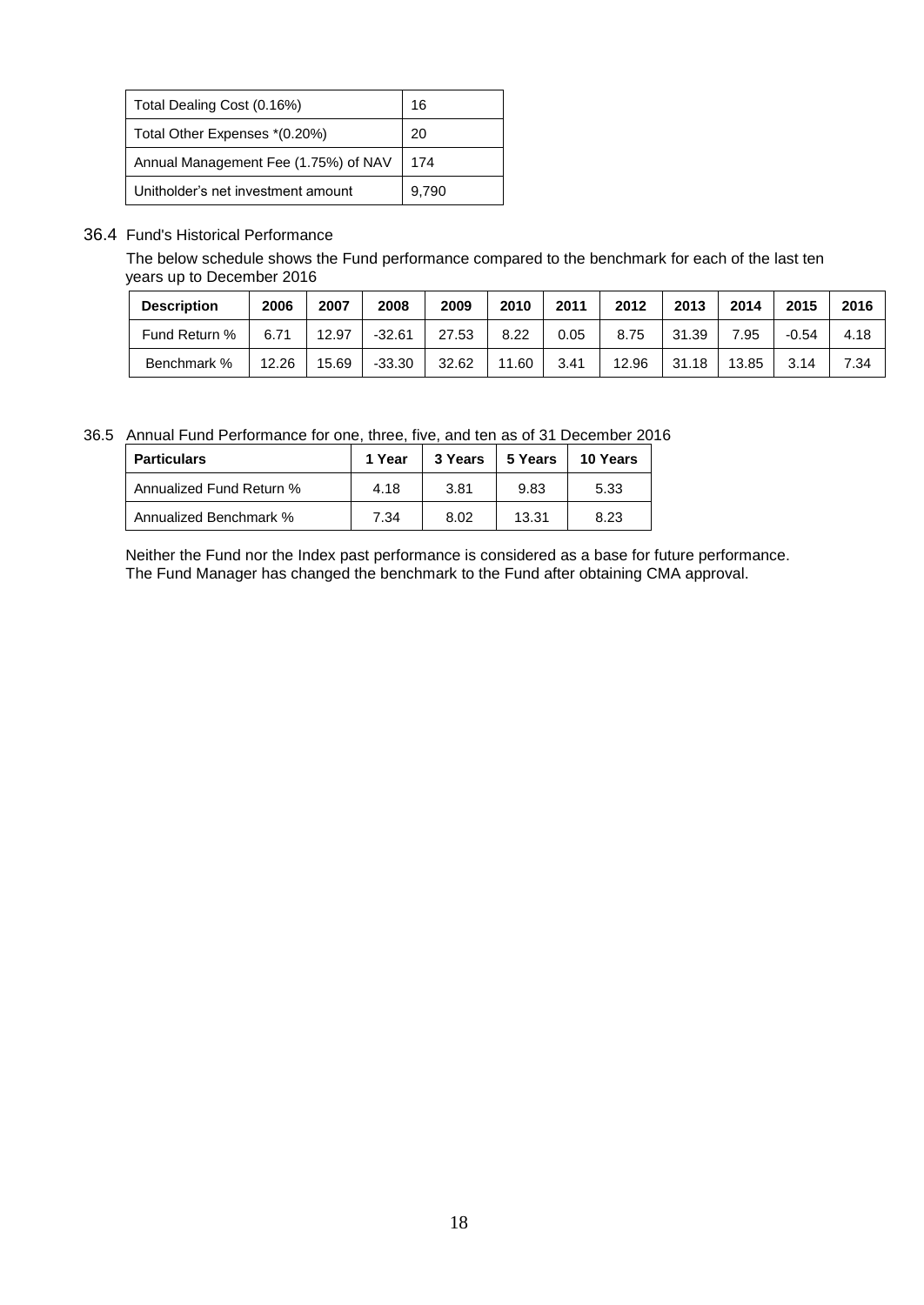# **APPENDIX: Shariah Guidelines**

All Investments and Investment Strategies employed by the Fund Manager must be approved by the Fund Shariah Board.

### Industry and Business

According to the Shariah Board, no investment may be made in any company, which is involved in any of the following:

- Non-Shariah compliant financial services, including traditional banks which are involved in usury interest or non-Shariah compliant securities, and insurance companies (except insurance companies approved by the board).
- Manufacturing, packaging, or distribution of alcohol or tobacco and alike.
- Manufacturing, packaging, or distribution of pork products.
- Producing and distributing non-Shariah compliant meat products.
- Operating gambling casinos, or manufacturing gambling machines or equipment.
- Producing and publishing pornographic movies, books, magazines, immoral channels and cinema.
- Operating restaurants, hotels and other businesses involved in any of the above prohibited products such as alcohol.

## Financial Ratios

No investment may be made in any company in which:

- The book value of accounts receivables exceeds 49% of the market value of its shares.
- The outstanding total cash or deposits exceed 33% of the market value of its shares.
- The outstanding usury interest bearing loans in its balance sheet exceed 33% of the market value of its shares.
- Interest income or income from non-Shariah compliant sources exceeds 5% of its total income.

The calculation method of the companies' market value and the income generated from non-Shariah compliant sources will be made available to the investors upon request without any charges. Purification

The Manager will determine the income generated from non-Shariah-compliant sources on a quarterly basis, and will pay the amount of such income to a separate account to be spent to local charities.

#### Investment Instruments and Methods

The following instruments or any derivatives thereof may not be held in the Fund:

- Futures
- Forwards
- Preferred Stock
- Options
- Swaps
- Short Sales
- Any other instruments that involve payment or receipt of interest.

The Fund may invest in Sukuk and Murabaha transactions, financial certificates and mutual funds that are Shariah compliant.

## Periodic Review

Companies will be reviewed on quarterly basis. Underlying companies that found to be non-Shariah compliant will be sold out within 90 days from the date of review.